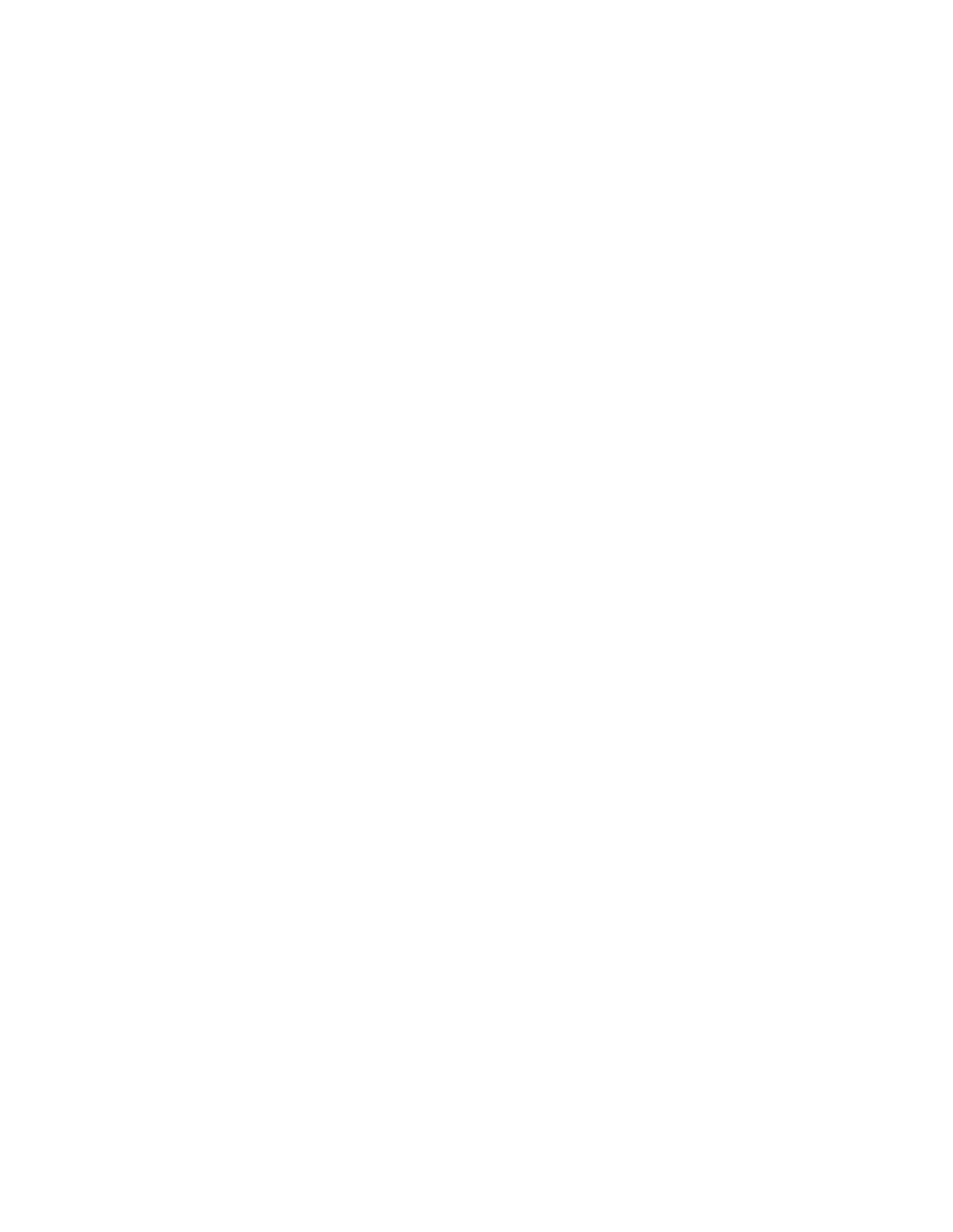# M20 Fifth: Adamantine Edition

### CONTENTS

| <b>CHARACTERS</b>                                                                                                                     | 3  |
|---------------------------------------------------------------------------------------------------------------------------------------|----|
|                                                                                                                                       |    |
|                                                                                                                                       |    |
|                                                                                                                                       |    |
|                                                                                                                                       |    |
|                                                                                                                                       |    |
|                                                                                                                                       |    |
|                                                                                                                                       |    |
|                                                                                                                                       |    |
| <b>MAGIC</b><br><u> 1989 - Johann Barbara, martxa alemaniar arg</u>                                                                   | 4  |
|                                                                                                                                       |    |
| <b>COMBAT</b><br><u> 1989 - Johann Stein, mars ar breithinn ar breithinn ar breithinn ar breithinn ar breithinn ar breithinn ar b</u> | 5  |
|                                                                                                                                       |    |
| <b>IMPROVISED HAZARDS AND TRAPS</b> 5                                                                                                 |    |
| ADVANCEMENT                                                                                                                           | 5  |
| <b>BESTIARY</b>                                                                                                                       | 6  |
| EQUIPMENT                                                                                                                             | 7  |
|                                                                                                                                       |    |
|                                                                                                                                       |    |
|                                                                                                                                       |    |
| APPENDICES                                                                                                                            | 8  |
|                                                                                                                                       |    |
|                                                                                                                                       |    |
|                                                                                                                                       |    |
| APPENDIX C: WORDS OF POWER11                                                                                                          |    |
|                                                                                                                                       |    |
|                                                                                                                                       |    |
| <b>APPENDIX H-I: RANDOM GENERATION13</b>                                                                                              |    |
|                                                                                                                                       |    |
| APPENDIX J: ADDITIONAL CLASSES14                                                                                                      |    |
|                                                                                                                                       |    |
|                                                                                                                                       |    |
|                                                                                                                                       |    |
|                                                                                                                                       |    |
| <b>LEGAL</b>                                                                                                                          | 16 |
| <b>CHARACTER SHEET</b>                                                                                                                | 17 |

# WHAT IS THIS?

This is a trimmed-down, subminiature version of the Fifth Edition of the World's Most Popular Role-playing game (see license for more info) that has been designed to be quick and easy to play.

The goal was to create a simpler game, but one where all of the resources of the Fifth Edition (monsters, spells, adventures and equipment) could be used without conversion.

# GETTING STARTED

Get a group of 2-6 people together with some dice, paper, and pencils. One player is the Game Master (GM), who runs all of the non-player characters (NPCs), describes the environment, and determines the outcome of rolls. The rest of the players make one **character**.

Agree upon a **game concept**, and then each player creates a character concept that fits. The game is largely played through a dialogue, the players describe their character's attempted actions and the GM calls for what rolls or rules are necessary.

A group of characters is usually called a **party** or a **group**. Your party will interact with each other, the NPCs, and the universe, all under the guidance of the GM, the dice, and the rules.

All you need to play are these rules, a set of polyhedral dice, and something to take notes on. Every player should at least have a passing understanding of the rules, and the GM should know enough to make characters and run the basics.

### Polyhedral Dice

This game uses dice with 4, 8, 10, 12 and 20 sides in addition to the usual six-sided dice. The usual notation for dice is XdY, which means roll X dice with Y sides. (2d6 is two six-sided dice, 1d12 is one twelve-sided dice.) If you do not have a set of polyhedral dice, the following approximations with d6's will get you close enough in a pinch:

| d4                                             |               | d8 d10 d12 | d20                             |
|------------------------------------------------|---------------|------------|---------------------------------|
| $d6-1$ , and $d6-1$<br>or $d6$ (reroll $5/6$ ) | d6+1 d6+2 2d6 |            | 3d6<br>$(16-18 \text{ crisis})$ |

### Explanatory Notes

M20 Fifth will be easiest to understand if you are already familiar with RPGs. For the unfamiliar reader, the following brief explanations are offered:

Stats (aka Ability Scores) and Skills: Numerical representations of a character's raw physical/mental abilities and training in specific areas, respectively. Corresponds to a bonus, which is added to rolls.

Race: The fantasy species a character belongs to.

Class: A collection of talents and abilities that describe a character's profession or role as an adventurer.

Level: Has two different meanings, that shouldn't be confused. Character level is a reflection of a character's general growth as a result of earning experience points (XP) from overcoming obstacles. Spell level is the measure of a spell's relative power.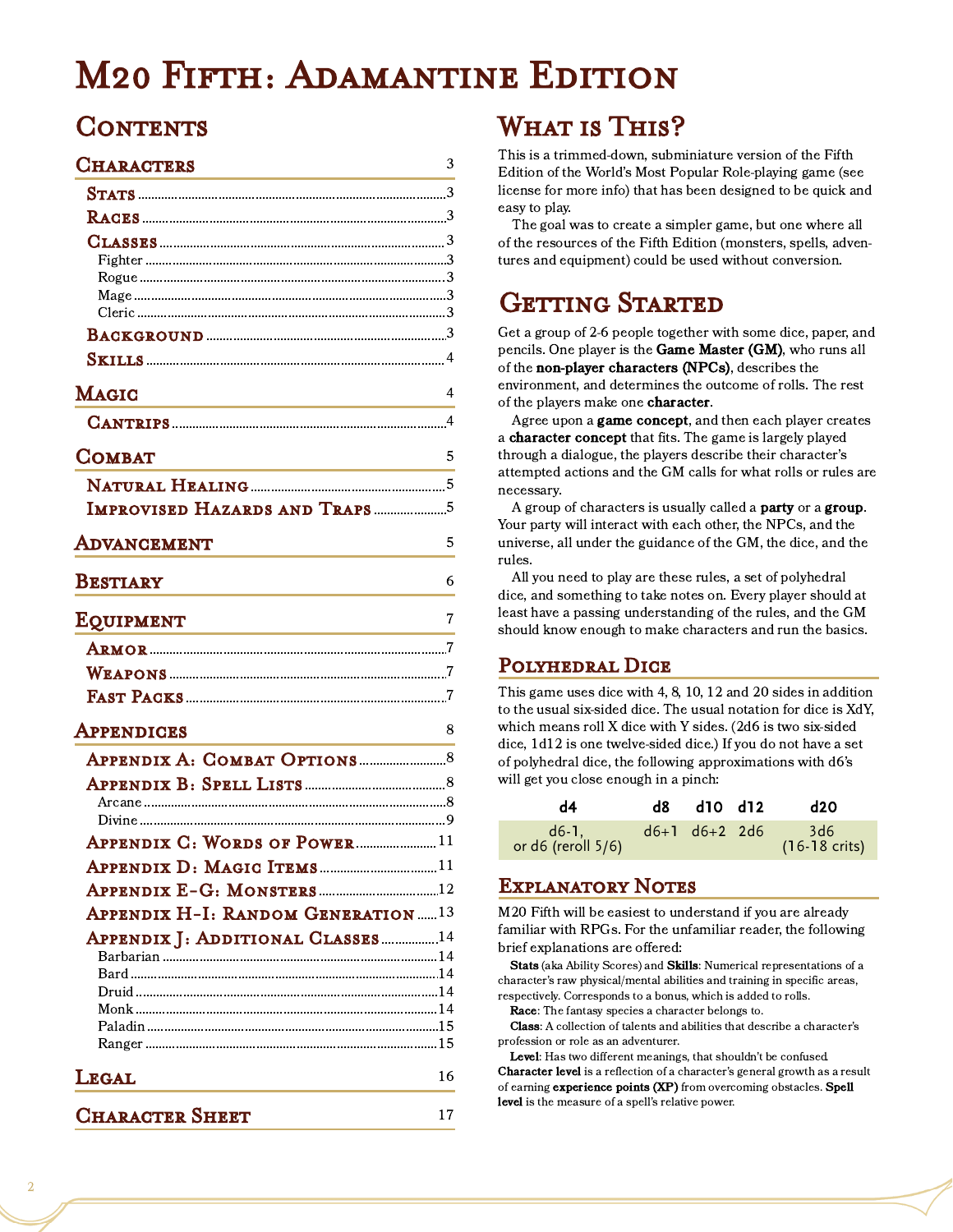### **CHARACTERS**

#### **STATS**

There are 3 stats: Strength (STR), Dexterity (DEX) and Mind (MIND).

Roll 4d6, drop lowest die. Total remaining 3 dice and allocate to one of the stats. Repeat for remaining stats.

Alternatively you may use the array of 15, 12, 8.

Stat bonus =  $(STAT-10)/2$ , round down.

#### **RACES**

Humans: +1 to all Stats

Magical Races (e.g. Elves, Gnomes): +2 MIND

Tough Races (e.g. Dwarves, Half-Orcs, Dragonborn): +2 STR

Quick Races (e.g. Halflings): +2 DEX

#### **CLASSES**

The classes are Fighter, Rogue, Mage and Cleric. Characters start at level 1 with a **proficiency bonus** of  $+2$ .

#### FIGHTER

- Skill and Save Proficiencies: Physical, STR Saves Armor Proficiencies: All armor, Shield
- Improved Stamina: +3 to HP per level. When taking short rests, add 3 hp per rest dice spent.
- Multiple Attacks: You gain an additional attack at 5th level, and again at 11th and 20th level.
- Extended Crit Range: At level 3 you crit on a 19-20. At level 15 you crit on an 18-20.
- Extra Ability Score Increase: At level 14, you get an extra ability score increase.
- Starting Equipment: chain mail (+6 AC heavy armor), shield, one weapon (and ammunition if applicable), 10 gp, a fast pack (see Equipment)

#### **ROGUE**

Skill and Save Proficiencies: Subterfuge, DEX saves Armor Proficiencies: Light armor

- Sneak Attack: Whenever you have advantage, or your target is distracted by melee combat with another foe you may add [half level, rounded up]d6 to your damage.
- Cunning Action: As a bonus action, you may make a Subterfuge check or Dash.
- Starting Equipment: leather armor (+1 AC light armor), one weapon (and ammunition if applicable), thieves tools, 15 gp, a fast pack (see Equipment)

#### **MAGE**

Skill and Save Proficiencies: Knowledge, MIND Saves Armor Proficiencies: No armor

Signature Spell: Choose one spell (or one action-realm combination if using Words of Power.) Casting this spell costs 1 MP less.

Arcane Spellcasting: See Magic for more information. Starting Equipment: spellbook, wand, 10 gp, a fast pack (see Equipment)

#### **CLERIC**

Skill and Save Proficiencies: Communication, MIND Saves Armor Proficiencies: Medium Armor, Shield Divine Spellcasting: See Magic for more information. Channel Divinity: You have the ability to channel positive energy once per short/long rest to Turn Undead or Preserve Life. At level 6 this becomes twice per rest, and at level 18 this becomes three times per rest. To Turn Undead the cleric brandishes their holy symbol forcing all undead within 30 feet to make a MIND save (DC 8 + cleric's MIND bonus + cleric's proficiency) or flee. If the undead roll a 1 on their save, they are immediately destroyed. Preserve Life restores [5 \* level] hp divided to taste among allies within 30 feet.

Starting Equipment: scale mail (+4 AC medium armor), shield, holy symbol, mace (one-handed weapon), 15 gp, a fast pack (see Equipment)

#### **BACKGROUNDS**

Every character should also choose a background, which grants them proficiency in one skill, and grounds them in the world. Every background provides a great starting point for role-playing. Perhaps a criminal has underworld contacts, perhaps a soldier can still get respect among patriotic peasants, perhaps a sage can easily find obscure information in books when they need to.

- Communication Backgrounds: Acolyte, Noble, Folk Hero, etc.
- $\bullet$ Subterfuge Backgrounds: Criminal, Urchin, Charlatan, etc.
- Knowledge Backgrounds: Sage, Hermit, etc.
- Physical Backgrounds: Soldier, Sailor, etc.

Optional Rule (Specialization): If a character has a background which grants a proficiency which they already get from their class, they may add twice their proficiency bonus to d20 rolls.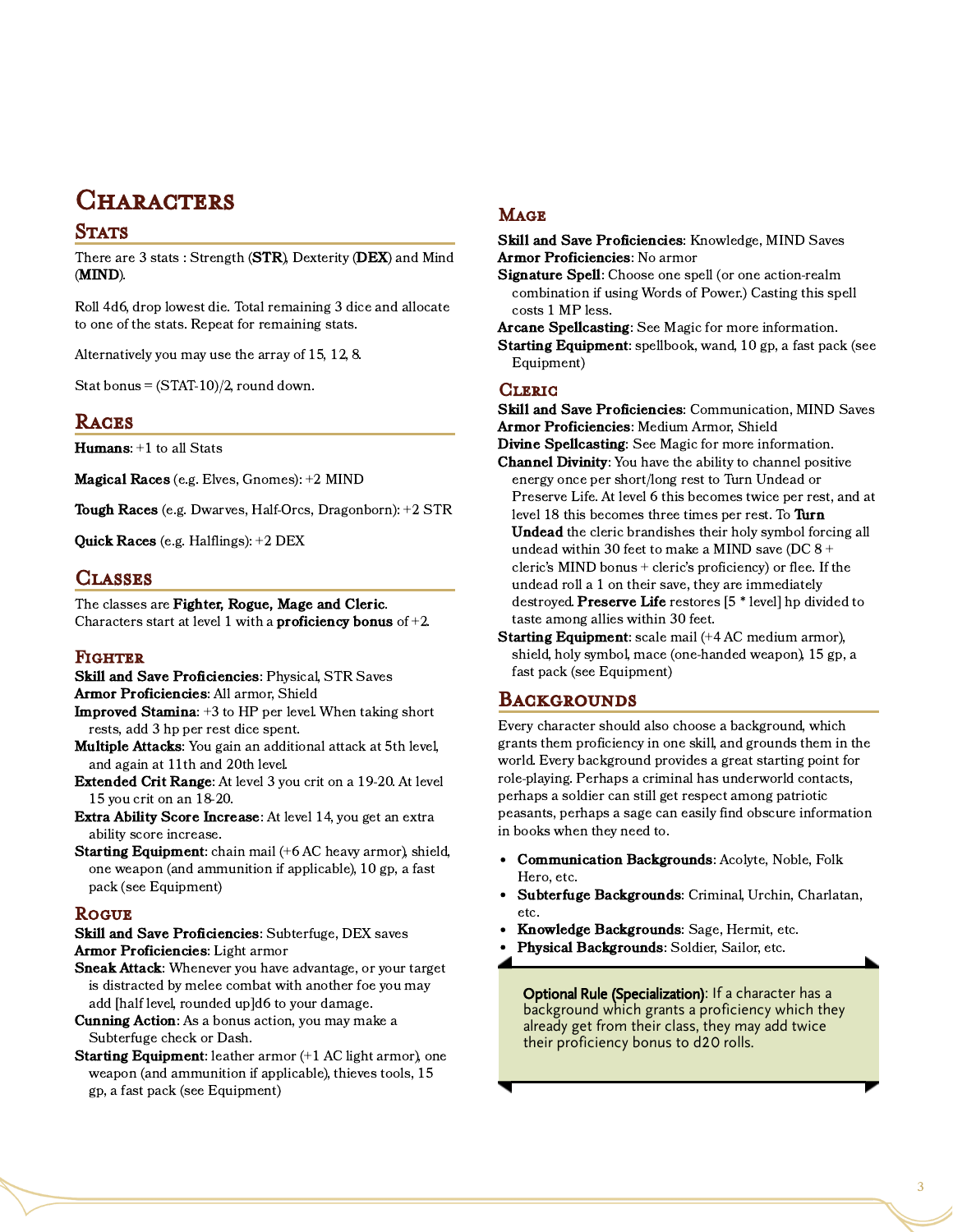### Skills and Saving Throws

There are just 4 skills : Physical, Subterfuge, Knowledge and Communication. Roll equal to or higher than the given Difficulty Class (DC) or opposed roll to succeed.

Skill/Saving Throw roll =  $d20 +$  stat bonus + (proficiency bonus)

For example, Climbing would use STR + Physical bonus. Dodging a falling rock is DEX + Physical bonus. Finding a trap is  $MIND + Subterfuge bonus. Disabling a trap is  $DEX +$$ Subterfuge bonus.

### Common DC's

- Very easy: 5
- Easy: 10
- Moderate: 15
- $\bullet$  Hard: 20
- Very hard: 25
- Nearly impossible: 30

#### Advantage and Disadvantage

Whenever a character has increased or decreased odds of succeeding on a d20 roll, the GM may elect to give that character Advantage or Disadvantage. This involves rolling twice and taking the better or worse of the two rolls respectively.

# Magic

All casters have Magic Points (MP) equal to their max HP. They may cast spells of a level equal to  $\frac{1}{2}$  their class level, rounded up. Use the spells from Appendix B, or the spell system described in Appendix C. Alternatively, let casters know 6 spells of any spell level they have access to from the Fifth Edition Basic Rules.

Concentration: Certain spells require concentration. While concentrating on a spell, a caster may not cast other concentration spells. If a caster is hit while concentrating on a spell, they must make a DC 10 or half the damage taken (whichever is higher) MIND save or the spell fizzles.

Casting a spell of any kind requires magic points. The cost is: 1 + double the level of the spell being cast

| <b>Spell Level</b> | <b>MP Cost</b> |
|--------------------|----------------|
| 1                  | 3              |
| $\overline{2}$     | 5              |
| $\overline{3}$     | $\overline{J}$ |
| 4                  | 9              |
| 5                  | 11             |
| 6                  | 13             |
| 7                  | 15             |
| 8                  | 17             |
| 9                  | 19             |

The DC for saving throws to resist a caster's spell is: 8 + MIND bonus + proficiency bonus

#### Optional Rules

- **Blood Magic:** Instead of having MP equal to their HP, a caster has MP equal to half their HP. In addition, a caster may choose convert their HP to MP at a rate of 2 HP per 1 MP.
- $\bullet$ Ritual Casting: A caster may cast any spell without expending MP if they take an additional 10 minutes casting the spell.

### CANTRIPS

A caster starts with knowledge of [MIND bonus] cantrips, which may be any combination of damaging and utility cantrips. A cantrip is a spell that can be cast again and again without any MP cost.

#### Damaging Cantrips

You may make a damaging cantrip using the table below - a damaging cantrip may add up to at most 9 points and must have a range, damage and method. At levels 5, 11 and 17 they do an additional dice of damage. (If a cantrip has separate beams, instead of additional dice of damage at these levels, you get an additional beam which can target separate creatures.)

|              |               |             |                   | Points Range Damage Method Additional Effects |
|--------------|---------------|-------------|-------------------|-----------------------------------------------|
|              |               |             |                   | 1 Touch 1d4 Magic Attack Seperate beams       |
|              | $2 \sqrt{10}$ |             |                   | 1d6 DEX save Pull 10' closer to you           |
| $\mathbf{3}$ |               |             | 30' 1d8 MIND save |                                               |
| 4            | 60'           | 1d10        |                   |                                               |
|              |               | 5 120' 1d12 |                   |                                               |
|              |               |             |                   |                                               |

Optional Rule (Damage Type): In addition to the effects mentioned on the table, choose any one damage type your cantrip qualifies for based on its range:

- Touch: Lightning (Advantage if target wearing metal armor)
- 10 ft or less: Poison
- 30 ft or less: Piercing
- 60 ft or less: Radiant, Psychic, Acid
- 120 ft or less: Necrotic, Force, Fire

### UTILITY CANTRIPS

Instead of damaging cantrips, you may choose one of the following utility cantrips:

Prestidigitation: Perform minor tricks for 1 hour.

- Ghost Sound: Figment sounds for 1 minute.
- Mage Hand: 5-pound telekinesis. Lasts until concentration ends.
- Light: Object shines like a torch for 1 hour.
- Guidance: Subject gets +1d4 on one skill check. Lasts for one minute or until discharged.
- **Resistance:** Subject gets  $+1d4$  on one saving throw. Lasts for one minute or until discharged.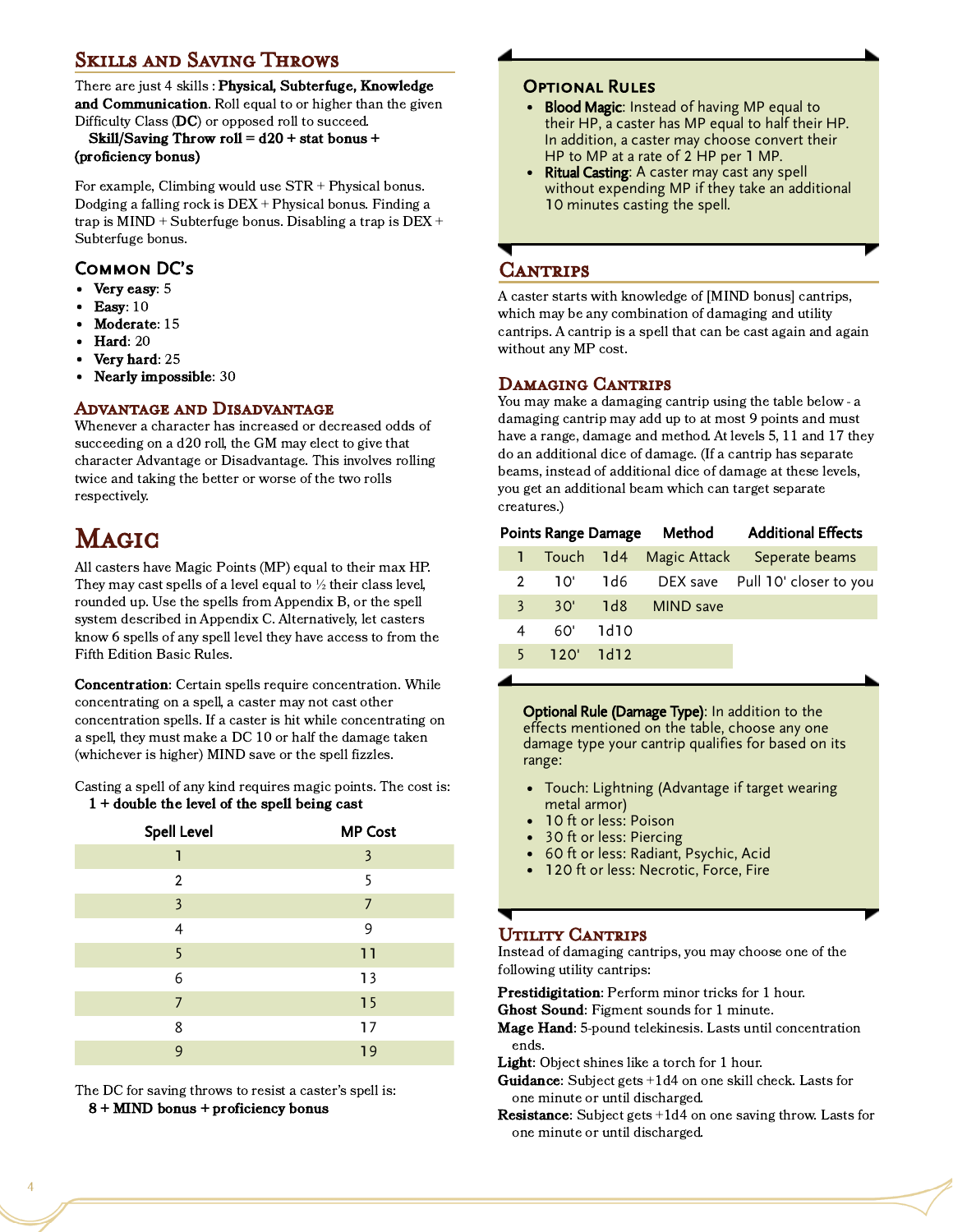# **COMBAT**

Hit Points =  $(1d8 + STR)$  bonus)/Level. If HP reaches 0, unconscious and near death. Every round, make unmodified d20 rolls to avoid death. DC 10, must get three successes before three failures.

Roll d20 + DEX bonus for initiative order. Everyone can move (30 ft.) and perform an action each turn. Actions include: additional movement (dashing), casting a spell and attacking. In addition, a single bonus action may be taken if granted by a class feature, spell or other ability.

#### Melee attack bonus = STR bonus + proficiency bonus Missile attack bonus = DEX bonus + proficiency bonus Magic attack bonus = MIND bonus + proficiency bonus

Add attack bonus to d20 roll. If equal to or higher than your opponent's Armour Class (AC), it's a hit. Natural 20 is automatically a critical hit doing double damage.

Add STR bonus to melee damage, and DEX bonus to missile damage.

#### Armour Class  $(AC) = 10 +$  Armour bonus + (DEX bonus).

#### **OPTIONAL RULES**

- Finesse: Fighters and Rogues can use DEX bonus + proficiency bonus as Melee attack bonus and damage instead if wielding a light weapon.
- Dual Wielding: Fighters and Rogues can wield 2 light weapons and may use an action to attack with their main weapon, and a bonus action to attack with their offhand weapon. Don't add your ability modifier to the damage on the second weapon.
- Great Weapon Fighting: When a Fighter or Rogue is wielding a two-handed weapon, they may re-roll 1 and 2 results on their damage dice, but you must use the new roll.

### Natural Healing

Characters have rest dice equal to their level.

A short rest is one hour long, and a character may spend rest dice to regain 1d8 + STR bonus hit points per dice. Casters regain [double level] magic points on a short rest.

A long rest is 8 hours long. A character regains all hit points and magic points, and half of their total rest dice. Casters regain all magic points on a long rest.

### Improvised Hazards and Traps

Use the below information to improvise damage for things like being pushed into a campfire or falling into lava.

Examples:

- 3d6 being pushed into a campfire, falling 30 feet  $\bullet$
- 6d6 suffering a cave-in, falling 60 feet
- 28d6 falling into lava

| <b>Character Level</b> | Minor | Major | <b>Deadly</b>     |  |
|------------------------|-------|-------|-------------------|--|
| 1-4                    | 2d6   | 3d6   | 6d6               |  |
| $5 - 10$               | 3d6   | 6d6   | 16d6              |  |
| $11 - 16$              | 6d6   | 16d6  | 28 <sub>d</sub> 6 |  |
| 17-20                  | 16d6  | 28d6  | 38d6              |  |

### Advancement

After every encounter, add up the Challenge Rating (CR) of every monster, trap, etc. that was overcome. When the total = 10 x your current level, you've advanced to the next level. Reset the total to 0 after advancing.

Hit Points:  $1d8 + STR$  bonus per level

Proficiency Bonus: 1-4: +2; 5-8: +3; 10-12: +4; 13-16: +5; 17- $20: +6$ 

Ability Score Increases (Casters): 4, 8, 12, 16, 19

Ability Score Increases (Non-Casters): 4, 8, 10, 12, 16, 19

When a character receives an ability score increase, they either gain  $+2$  to one stat or  $+1$  to two stats (max 20.)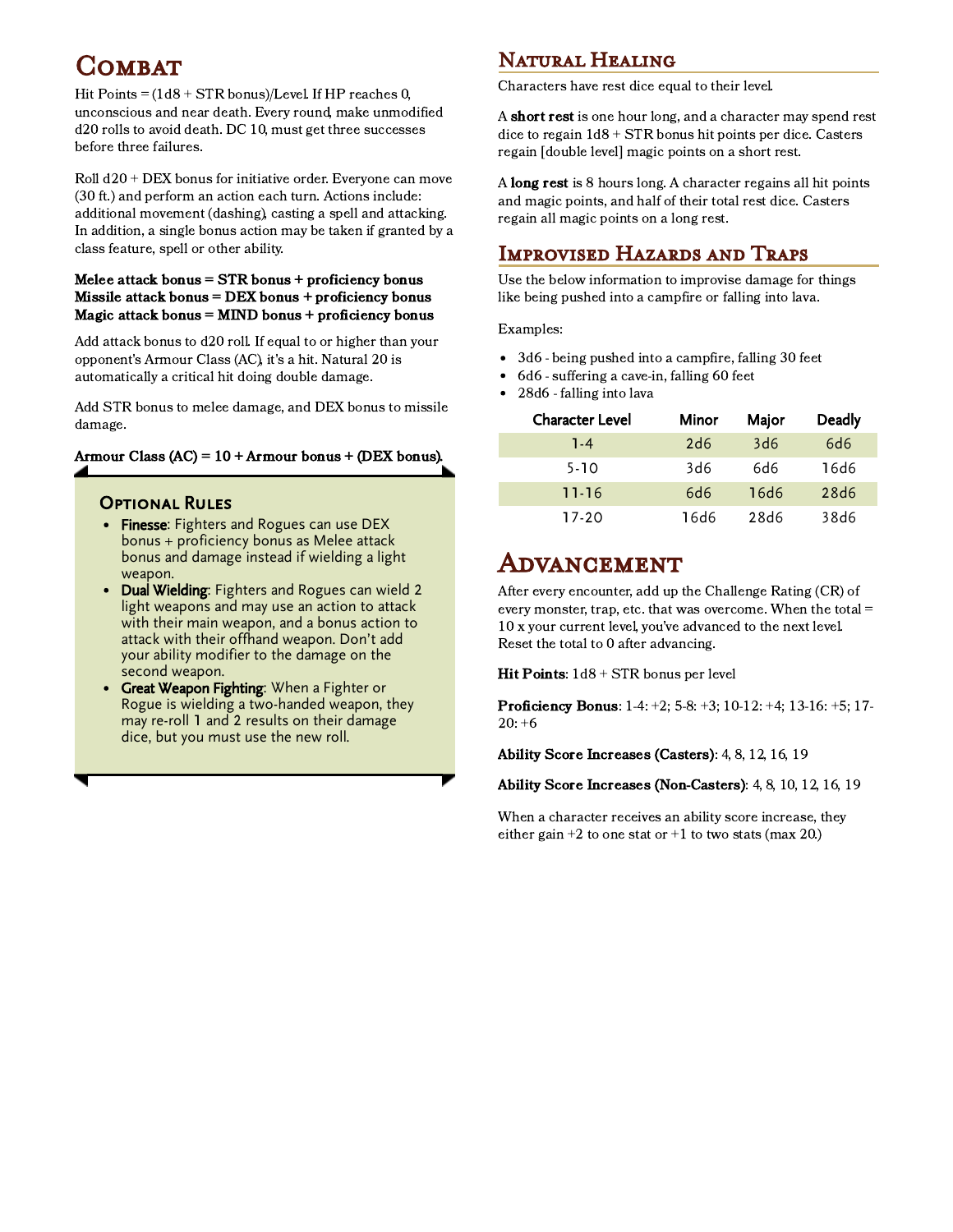### **BESTIARY**

Skills and Saving Throws: Treat a monster's bonus for all skills and saving throws as their attack bonus. Alternatively, assign stats to taste and use stat bonus + (proficiency bonus) as their skill bonus.

#### STATBLOCK EXPLANATION

HD: hit dice, hp: hit points, CR: (Challenge Rating) a monster of challenge rating X, should be a decent challenge for a four person party of level X, **attack name +X/+X/...**: perform attack name multiple times using +X as attack bonus, (damage [average damage], effect name saving throw [effect]), special attack name saving throw (damage/effect), save halves: does half damage on a

successful save.

Animal, small [eg Weasel] (CR 0): HD 1d4+1 (3 hp), AC 10,  $bite + 2 ([1])$ 

Ankheg (CR 2): HD 6d10+6 (39 hp), AC 14, bite +5 (2d6+3, acid 1d6 [12]) or acid spray DC 13 DEX (3d6 [10], save halves)

Bugbear (CR 1): HD 5d8+5 (27 hp), AC 16, morningstar +4 (2d8+2 [11]) or javelin +4 (1d6+2 [5])

**Choker (CR 1/2):** HD  $3d6+3$  (13 hp), AC 15, tentacle  $+4$  $(1d6+3 [5],$  grappled [escape DC  $14$ ]) or constrict  $+4$ (1d8+2 [6])

Deinonychus (Raptor) (CR 1): HD 3d8+3 (17 hp), AC 15, claw  $+4/+4$  (1d8+1 [6])

Dire Rat (CR 1/8): HD 2d6 (7 hp), AC 12, bite +4 (1d4+2 [4])

**Earth Elemental (CR 5): HD 12d10+60 (126 hp), AC 17,** slam +8/+8 (2d8+5 [14]), damage resistance (half damage from non-magical weapons)

Gargoyle (CR 2): HD 7d8+21 (52 hp), AC 15, claws +4/+4  $(1d\bar{6}+2\bar{5})$ , damage resistance (half damage from nonmagical weapons)

**Gelatinous Cube (CR 2):** HD  $8d10+40$  (84 hp), AC 6, engulf DC 12 DEX (3d6 [10], trapped and suffocating taking 6d6 [21]/turn), transparent (requires DC 15 MIND + Subterfuge bonus to see)

Goblin (CR 1/4): HD 2d6 (7 hp), AC 15, scimitar +4  $(1d6+2 [5])$  or shortbow  $+4 (1d6+2 [5])$ 

**Griffon (CR 2):** HD 7d10+21 (59 hp), AC 12, claws  $+6/+6$  $(2d6+3 [10])$ 

Hell Hound (CR 3): HD 7d8+14 (45 hp), AC 15, bite +5 (1d8+3, fire 2d6 [14]) or fire breath DC 12 DEX (6d6 [21], save halves)

Hill Giant (CR 5): HD 10d12+40 (105 hp), AC 13, greatclub +8/+8 (3d8+5 [18]) or rock +8 (3d10+5 [21])

Hobgoblin (CR 1/2): HD 2d8+2 (11 hp), AC 18, longsword +3 (1d8+8 [12]) or longbow +3 (1d8+8 [12]) Human Commoner (CR 0): HD 1d8  $(4$  hp), AC 10, club  $+2$ (1d4 [2])

Insect, small [eg Spider] (CR 0): HD 1d4-1 (1 hp), AC 12, bite +4 ([1], poison DC 9 STR 1d4 [2])

Kobold (CR 1/8): HD 2d6-2 (5 hp), AC 12, dagger +6  $(1d4+2 [4])$  or sling  $+6$   $(1d4+2 [4])$ 

**Ogre (CR 2):** HD 7d10+21 (59 hp), AC 11, greatclub +6  $(2d8+4 [13])$  or javelin +6  $(2d6+4 [11])$ 

Orc (CR 1/2): HD 2d8+6 (15 hp), AC 13, greataxe +5  $(1d12+3 [9])$  or javelin +5  $(1d6+3 [6])$ 

Owlbear (CR 3): HD 7d10+21 (59 hp), AC 13, claws +7/+7 (2d8+3 [12])

**Rust Monster (CR 1/2):** HD 5d8+5 (27 hp), AC 14, bite +3 (1d8+1 [5], rust DC 11 DEX)

Shadow (CR 1/2): HD 3d8+3 (16 hp), AC 12, strength drain  $+4$  (2d6+2 [9], -1d4 STR), damage resistance (half damage from non-magical weapons)

**Skeleton (CR 1/4):** HD 2d8+4 (13 hp), AC 13, shortsword +4 (1d6+2 [5]) or shortbow +4 (1d6+2 [5])

Stirge (CR 1/8): HD 1d4 (2 hp), AC 14, blood drain +5 (1d4+3 [5], attach [5 dmg/turn])

Stone Golem (CR 10): HD 17d10+85 (178 hp), AC 17, slam +10/+10 (3d8+6 [19]) or slow DC 17 MIND save (speed halved, one attack a turn), damage immunity (only hurt by adamantine weapons or magic)

**Troll (CR 5):** HD 8d10+40 (84 hp), AC 15, claw  $+7/+7/+7$ (2d6+3 [10]), regenerate (+10 hp/turn, acid/fire negate)

**Vampire Spawn (CR 5):** HD 16d8+48 (120 hp), AC 15, bite +6/+6 (2d6+3 [10], life absorb DC 15 STR [reduce max HP by dmg taken, increase own HP by half dmg]), damage resistance (half damage from non-magical weapons), vampire weaknesses (cause 20 dmg/turn)

Werewolf (hybrid form) (CR 3): HD 9d8+18 (58 hp), AC 12, bite  $+\frac{\lambda}{14}$  (1d8+2 [6], lycanthropy DC 12 STR), damage immunity (only hurt by silver weapons or magic)

**Wight (CR 3):** HD 6d8+18 (45 hp), AC 14, slam +4/+4 (1d6+2 [5], life drain DC 13 STR [reduce max HP by dmg  $t$ aken]) or longbow  $+4/+4$  (1d8+2 [6])

Wolf (CR 1/4): HD 2d8+2 (11 hp), AC 13, bite +4 (2d4+2 [7], knock prone DC 11 STR)

Wyvern (CR 6): HD 13d10+39 (110 hp), AC 13, stinger +7/+7 (2d6+4 [11], poison DC 14 STR [24 dmg, save halves])

**Zombie (CR 1/4):** HD  $3d8+9$  (22 hp), AC 8, slam  $+3$ (1d6+1 [4]), undead fortitude (instead of dying, zombie lives on a DC [5+dmg just taken] STR save)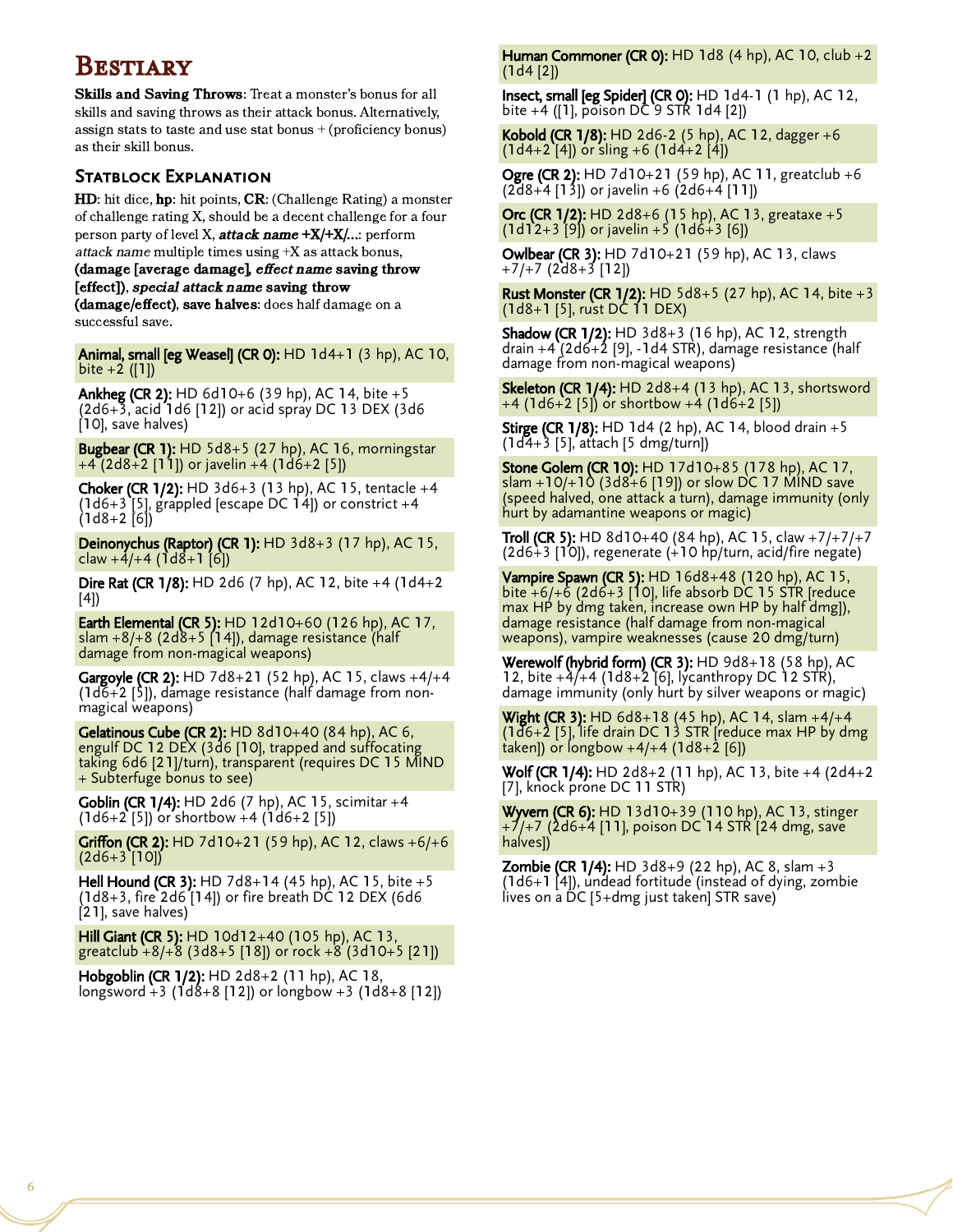# **EQUIPMENT**

#### **CURRENCY**

The most common coin is the gold piece (gp). A gold piece is worth 10 silver pieces (sp). Each silver piece is worth 10 copper pieces (cp). A platinum piece (pp) is worth 10 gp.

| Exchange       | cp    | sp   | gp    | рp      |
|----------------|-------|------|-------|---------|
| Copper piece   |       | 1/10 | 1/100 | 1/1,000 |
| Silver piece   | 10    |      | 1/10  | 1/100   |
| Gold piece     | 100   | 10   |       | 1/10    |
| Platinum piece | 1,000 | 100  | 10    |         |

#### Armor

The cost of armor equals AC bonus times 5, squared.

- Light Armor:  $+1$ ,  $+2$  add DEX bonus
- **Medium Armor:**  $+3$ ,  $+4$ ,  $+5$  add DEX bonus (max 2)
- **Heavy Armor:**  $+6$ ,  $+7$ ,  $+8$  no DEX bonus, disadvantage on  $\bullet$ Subterfuge checks involving stealth
- Shield  $(10 gp): +2$

Barding for horses costs 4 times as much as human armor, and weighs twice as much.

### Weapons

Either use weapons from the Basic Rules of Fifth Edition, or use the table below to improvise weapons.

|  |  | WEAPON DAMAGE BY CLASS (WEAPON COST) |  |
|--|--|--------------------------------------|--|
|  |  |                                      |  |

| Light<br>Class (2 gp) |                 | 1-handed<br>(10 gp) | 2-handed<br>(40 gp) | Ranged<br>(†) |
|-----------------------|-----------------|---------------------|---------------------|---------------|
| Fighter 1d8           |                 | 1d10                | 1d12                | 1d8           |
| Rogue 1d6             |                 | 1d8                 | 2d6                 | 1d8           |
| Mage                  | 1 <sub>d4</sub> | 1d6                 | 1d8                 | 1d6           |
| Cleric                | 1d4             | 1d6                 | 1d10                | 1d6           |

† Ranged weapon cost: 50 gp (ammunition-based weapon), 1 gp (20 ammunition) / 1 gp (thrown weapon)

### **OTHER EQUIPMENT**

To figure out a reasonable price for equipment use the following table (for example, a bedroll would cost 10 gp, since it's two syllables):

| Kind of Item                       | Cost                            |
|------------------------------------|---------------------------------|
| <b>Common Items</b>                | 1 cp x number of syllables      |
| Adventuring/Camping Gear           | 5 gp x number of syllables      |
| Specialist Tools, Animals          | 10 gp x number of<br>syllables  |
| Luxury Items                       | 25 gp x number of<br>syllables  |
| Lethal items, Dangerous<br>Animals | 100 gp x number of<br>syllables |

#### Fast Packs

Choose a pack, or roll 1d6 to select one randomly.

- Pack  $A(1-2)$ : backpack, belt pouch, bedroll, hooded lantern, 10 oil flasks, flint & steel, shovel, 2 sets of caltrops, signal whistle, waterskin, iron rations (4 days)
- $\bullet$ Pack B (3-4): backpack, belt pouch, bedroll, 10 torches, 4 oil flasks, flint & steel, 10 pieces of chalk, 10' pole, mirror, crowbar, waterskin, iron rations (4 days)
- $\bullet$ Pack C (5-6): backpack, belt pouch, bedroll, tent, 10 torches, 5 oil flasks, flint & steel, 50' rope, grappling hook, 10' pole, waterskin, iron rations (4 days)

### GM Advice: When in doubt... Remember

Whenever the players want to try something that goes around, through, or above and beyond the rules as written, you can always use the "GM's Friend"... the 50% chance. Have them roll whatever check seems most appropriate.

A roll of 1-10 is a failure, a roll of 11-20 is a success. If you feel that the situation warrants that you favor them, assign advantage to their roll. If the situation determines that they be hindered, then assign disadvantage.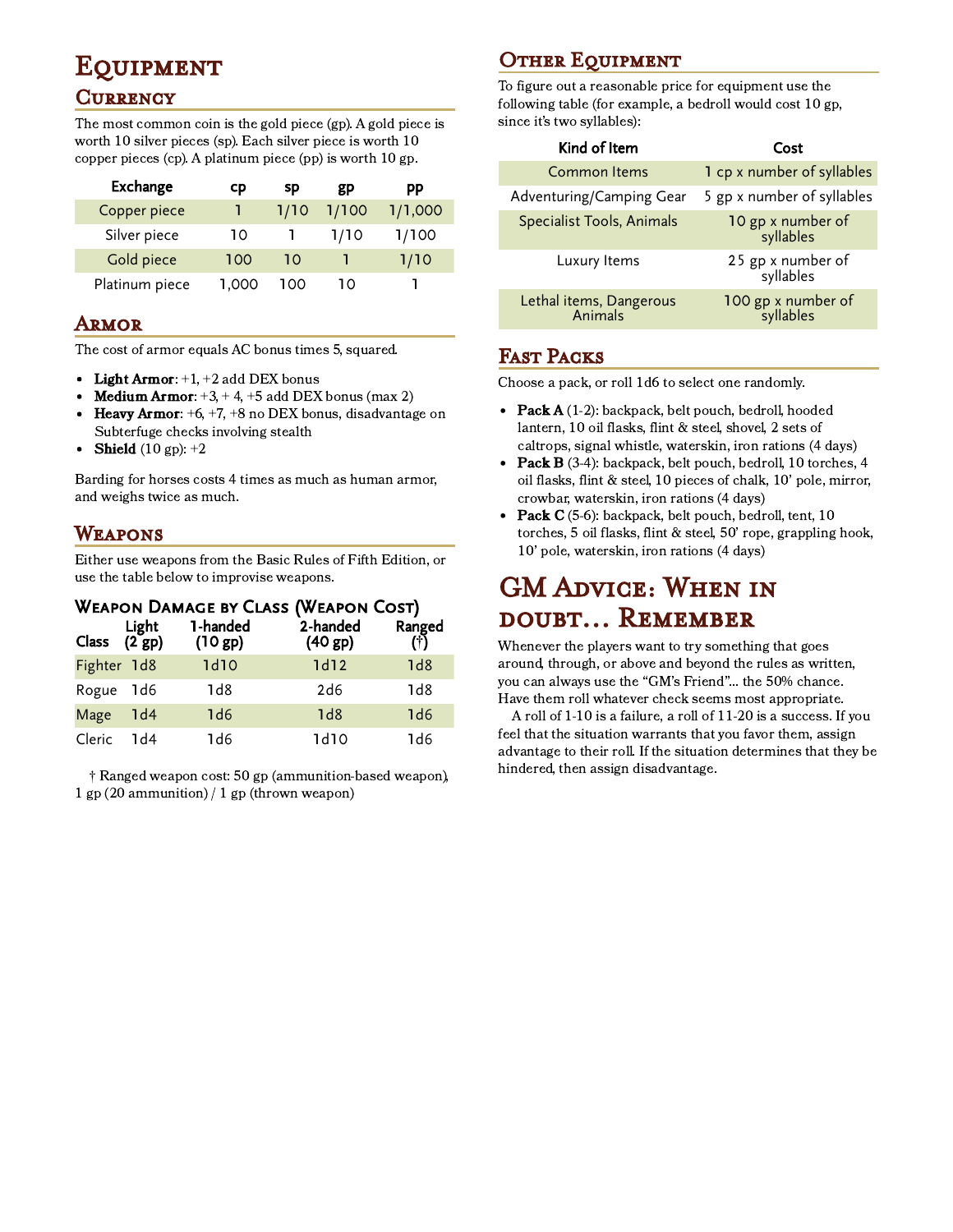# Appendix A: Additional COMBAT OPTIONS

The combat system of M20 Fifth is designed to be as simple and streamlined as possible, but if more complexity is desired the following options are offered:

- Surprise: If a creature fails to perceive  $(MIND + Sub)$ another creature hiding  $(DEX + Sub)$  before a battle, they start combat surprised. A surprised creature is unable to move, take actions or reactions until the first round of combat is finished.
- Reactions: A character can make one reaction per round when it is not their turn. Typical reactions include:
	- Opportunity Attacks: When an opponent tries to leave your reach without taking the Disengage action (see below), you may make a single attack against them.
	- Cast Certain Spells: Spells like Feather Fall from Appendix B or Counterspell from the Fifth Edition Basic Rules can be cast as a reaction instead of an action.
- Disengage: A character may take a disengage action in  $\bullet$ order to safely retreat without provoking an opportunity attack from opponents.
- Dodge: A character may take a dodge action, granting disadvantage on all attacks until their next turn.
- Ready an Action: Instead of acting on your turn, you may ready an action. Readying an action delays your action until you use a reaction to trigger it later in the round.
- Knocking a Creature Out: When an attacker reduces a foe to 0 hit points with a melee attack, the attacker may choose to knock the creature out instead of dealing a lethal blow.
- Maneuvers: Maneuvers are special actions that a character can take instead of just attacking. The most common maneuvers are:
	- Grappling: Against a target no more than twice your height, you may replace one attack with a grapple. Make a STR + Phys roll opposed by an opponent's STR + Phys or DEX + Phys roll (their choice). If you succeed, the opponent is grappled, reducing their speed to 0, and your speed to half. Escaping the grapple requires an action and another set of opposed rolls.
	- Shove: You may shove a creature in order to knock them prone (adv. for melee, disadv. for ranged, half of movement to stand up), or push them away from you. Make a STR + Phys roll opposed by an opponent's STR + Phys or DEX + Phys roll (their choice).
- Cover: Cover adds to the AC and DEX saves of a creature, as follows:
	- $\bullet$  Half Cover:  $+2$
	- $3/4$  Cover:  $+5$
	- Full Cover: untargetable by attacks and (most) spells

# Appendix B: Spell Lists

Saving Throws and Scaling: Unless a spell specifically mentions using a spell attack or not granting a saving throw, the target of a spell may resist by making an appropriate STR/DEX/MIND save. If a spell does damage, then successfully saving causes that spell to do half the damage it would have.

Many spells end with something like "+Xd6 per spell level above Yth." What this means is that the spell is Yth level spell, but if it is cast in a  $(Y+1)$ th level spell slot or higher it has some sort of scaling effect.

### Arcane Spells

#### 1st-Level Arcane Spells

- Charm Person: Makes one person your friend for 1 hour.
- Feather Fall: 5 creatures fall slowly for 1 minute or until  $\bullet$ landing.
- Floating Disk: Creates 3-ft.-diameter horizontal disk that holds 500 lb. and lasts for 1 hour.
- Mage Armor: Gives subject AC of  $13 + DEX$  for 8 hours.  $\bullet$
- Magic Missile: No saving throw; Launches three magic darts each dealing 1d4+1 damage; +1 missile per spell level above 1st.
- $\bullet$ Sleep: Puts 5 HD of creatures into magical slumber for 1 min. +2HD of creatures for every spell level above 1st.

#### 2nd-Level Arcane Spells

- Acid Arrow: Ranged spell attack; 4d4 damage immediately, 2d4 at end of next turn; +1d4 immediately and +1d4 at the end of next turn per spell level above 2nd.
- Flaming Sphere: Creates rolling ball of fire controlled with a bonus action, 2d6 damage, lasts 1 minute;  $+1d6$ per spell level above 2nd.
- Invisibility: Subject is invisible for 1 hour (concentration) or until it attacks.
- Knock: Opens locked or magically sealed door.
- Levitate: Subject moves up and down at your direction for 10 minutes (concentration.)
- Spider Climb: Grants ability to walk on walls and ceilings for 1 hour (concentration.)

#### 3rd-Level Arcane Spells

- Clairvoyance: Hear or see at a distance for 10 minutes (concentration.)
- $\bullet$ Dispel Magic: Cancels magical spells and effects.
- Fireball: 8d6 damage, 20-ft. Radius; +1d6 damage per spell level above 3rd.
- Fly: Subject flies at speed of 60 ft. for 10 minutes (concentration.) +1 target per spell level above 3rd.
- Vampiric Touch: For 1 minute (concentration), caster's touch, deals 3d6 damage on a successful melee spell attack; caster gains half damage as hp; +1d6 per spell level above 3rd.
- Animate Dead: Create undead skeleton or zombie from a corpse, controlled as bonus action; +2 undead per spell level above 3rd level.

#### 4th-Level Arcane Spells

Arcane Eye: See through invisible floating eye that moves 30 ft./round for 1 hour (concentration.)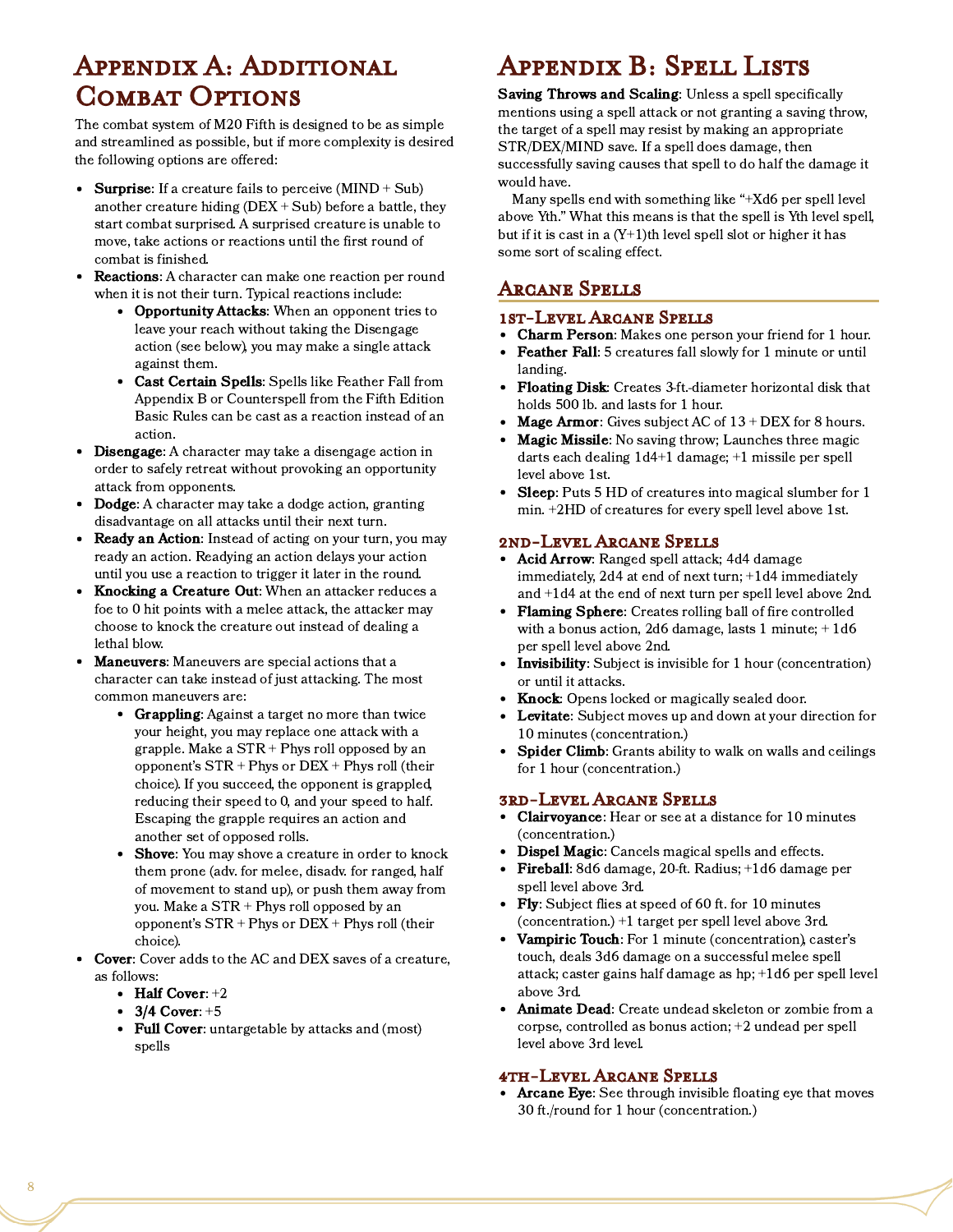- Black Tentacles: Tentacles grapple all within 20 ft. spread for 1 minute (concentration), dealing 3d6 damage per round.
- Dimension Door: Teleports you short distance.  $\bullet$
- $\bullet$ Ice Storm: Summons a 20 foot radius ice storm that deals 6d8 damage, and halves movement for one round. +1d8 damage per spell level above 4th.
- **Polymorph:** Gives one creature a new form for 1 hour  $\bullet$ (concentration.)
- Stoneskin: Take half damage from nonmagical attacks. Lasts 1 hour (concentration.)

#### 5th-Level Arcane Spells

- Cloudkill: Deals 5d8 damage to 20-foot-radius; +1d8 per spell level above 5th. Lasts 10 minutes (concentration)
- Contact Other Plane: Lets you ask five questions of  $\bullet$ extraplanar entity.
- Geas: Commands any creature, binding it to a specific task. Lasts for 1 day/level or until discharged.
- Hold Monster: Paralyze target creature for 1 minute  $\bullet$ (concentration.) +1 target per spell level above 5th.
- **Passwall:** Creates passage through wood or stone wall for 1 hour.
- Teleportation Circle: Creates a temporary portal that leads to a permanent teleportation circle on the same plane.

#### 6th-Level Arcane Spells

- Chain Lightning: A lightning bolt leaps through four nearby targets, doing 10d8 damage; +1 target per spell level above 6th.
- $\bullet$ Contingency: Sets trigger condition for another spell. Lasts for 10 days or until discharged.
- **Disintegrate:** Deals  $10d6 + 40$  damage, if target is  $\bullet$ reduced to 0 hp it is disintegrated; +3d6 damage per spell level above 6th.
- Irresistible Dance: Forces subject to dance for 1d4+1 rounds.
- Sunbeam: For 1 minute (concentration), a 60 foot beam deals 6d8 damage per round, and blinds victims.
- True Seeing: Lets you see all things as they really are for 1 hour.

#### 7th-Level Arcane Spells

- Delayed Blast Fireball: 12d6 damage; you can postpone blast for 5 rounds (concentration); +1d6 per spell level above 7th.
- Etherealness: Travel to Ethereal Plane for 8 hours. +3 companions per spell level above 7th.
- Finger of Death: Target takes  $7d8 + 30$  damage. If target is killed by spell, they rise the next turn as a zombie under your control.
- Plane Shift: As many as eight subjects travel to another plane.
- Reverse Gravity: Reverses gravity in a 50 ft. radius for 1 minute (concentration.)
- **Teleport:** Instantly transports you and up to eight  $\bullet$ creatures as far as 100 miles/level.

#### 8th-Level Arcane Spells

- Antimagic Field: Negates magic within 10 ft. for 1 hour (concentration.)
- Clone: Duplicate awakens when original dies.
- Feeblemind: Subject's MIND score drops to 1 and they take 4d6 damage.
- Horrid Wilting: Deals 10d6 damage within 30 ft.
- $\bullet$ Incendiary Cloud: Cloud deals 10d6 damage/round for 1 minute (concentration.)
- Power Word Stun: Stuns creature with 150 hp or less for 2d4 rounds.

#### 9th-Level Arcane Spells

- Astral Projection: Projects you and companions onto Astral Plane.
- Gate: Connects two planes for travel or summoning. Open for 1 round/level.
- Meteor Swarm: Four exploding spheres each deal 40d6  $\bullet$ damage.
- Power Word Kill: Kills one creature with 100 hp or less.  $\bullet$
- Time Stop: Time slows down allowing you to take  $1d4+1$ turns in a row.
- Weird: Fearsome illusion deals 4d10 damage/round to subjects in 30 ft. radius.

### Divine Spells

#### 1st-Level Divine Spells

- Bless: 3 allies can add 1d4 on every attack roll or saving throw for one minute (concentration.) +1 ally for every spell level above 1st.
- Create or Destroy Water: Create/destroy 10 gallons of water in open container; or create rain/destroy fog in 30-ft cube; +2 gallons/+5 cubic feet per spell level above 1st.
- Cure Wounds: One creature healed  $1d8 + MIND$  modifier HP; +1d8 HP for every spell level above 1st.
- Detect Magic: Know presence of magic within 30 ft for 10 minutes (concentration.) An action can be used to see aura and determine what kind of magic it is.
- Inflict Wounds: Spell attack; 3d10 damage; +1d10 damage per spell level above 1st.
- Shield of Faith: One creature gains +2 AC bonus for 10 minutes (concentration.)

#### 2nd-Level Divine Spells

- Aid: 3 allies increase HP and max HP by  $5$  for  $8$  hours;  $+5$ HP/max HP for every spell level above 2nd.
- Enhance Ability: 1 ally gains advantage on ability checks of your choice for 1 hour (concentration.) +1 ally for every spell level above 2nd.
- Gentle Repose: Preserves one corpse.
- Hold Person: 1 humanoid is paralyzed for 1 minute (concentration.) +1 humanoid for every spell level above 2nd.
- Lesser Restoration: Cure disease or end blindness, deafness, paralysis, or poison.
- Protection from Poison: One creature is cured of poison, and for one hour takes half damage from poison damage and has advantage on saving throws against being poisoned.

#### 3rd-Level Divine Spells

- Clairvoyance: See or hear a familiar place for 10 minutes (concentration.)
- Create Food and Water: Feeds fifteen humanoids (or five horses).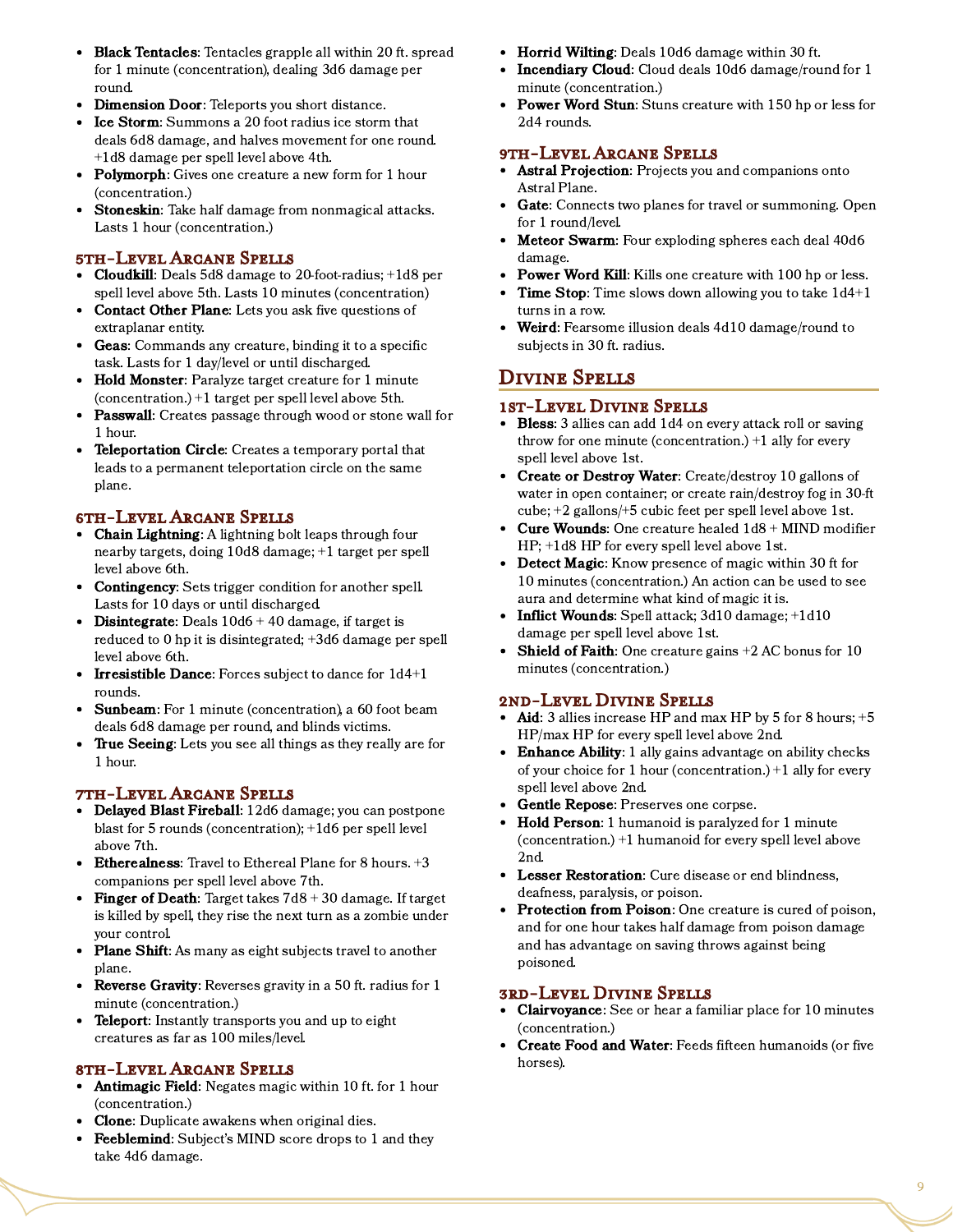- Dispel Magic: Automatically dispel spells of 3rd level or lower, or higher level spells with DC  $10 +$  spell's level.  $+1$ spell level automatically dispelled for every spell level above 3rd.
- Revivify: Restore 1 HP to someone who was dead for less  $\bullet$ than a minute.
- Speak with Dead: Corpse answers five questions.
- $\bullet$ Tongues: One creature speaks any language for 1 hour.

#### 4th-Level Divine Spells

- Banishment: Banishes 1 creature back to its home plane (if extraplanar) or a harmless demiplane (if native) for 1 min. (concentration.) Extraplanar creature is permanently banished if spell lasts full minute. +1 creature for every spell level above 4th.
- Death Ward: The next time creature drops to 0 HP, it drops to 1 HP instead.
- Divination: You ask your god one question about a specific goal, event or activity to occur within the next 7 days and receive a truthful reply in the form of a short phrase, cryptic rhyme or an omen.
- Freedom of Movement: Subject moves normally despite impediments for 1 hour.
- $\bullet$ Locate Creature: Learn direction to closest named or described kind or specific creature within 1000 ft. for 1 hour (concentration.)
- Stone Shape: Form 5 cubic feet of stone into any shape.  $\bullet$

#### 5th-Level Divine Spells

- Commune: Deity answers three yes-or-no questions.
- Flame Strike: All creatures in a 10 ft. radius take 8d6 damage. +1d6 damage for every spell level above 5th.
- Geas: Commands any creature, binding it to perform a specific task for 30 days or take 5d10 damage. x10 duration for every spell level above 5th.
- $\bullet$ Greater Restoration: Reduce exhaustion or end charm, petrify, curse, stat or max HP reduction.
- $\bullet$ Mass Cure Wounds: 6 creatures within 30-ft rad heal 3d8+spellcasting ability modifier in HP. +1d8 for every spell level above 5th.
- Raise Dead: Restore 1 HP to someone who was dead for less than 10 days.

#### 6th-Level Divine Spells

- Forbiddance: No planar travel in a 40,000 sq ft. radius may take place. In addition creatures of a specified type (celestial, elemental, fey, fiend, undead) take take 5d10 damage when entering area or starting turn in it.
- Harm: Deals 14d6 damage to target.
- Heal: Cures 70 HP, all diseases, blindness and deafness. +10 HP for every spell level above 6th.
- Heroes' Feast: Food for 13 creatures bestows +2d10 HP and max HP, cures disease and poison, grants immunity to poison and frightened, and grants advantage on MIND saves. Lasts for 1 day.
- True Seeing: Lets you see all things as they really are for 1 hour.
- Word of Recall: Teleports you and 5 allies to the church or temple of your deity that you most recently visited.

#### 7th-Level Divine Spells

- Divine Word: All enemies in earshot are banished to their home plane (if extraplanar), or suffer an effect dependent upon their current HP (50- HP, deafened for [50 minus current HP] minutes; 30- HP, blinded, deafened and stunned 1 hour; 20- HP, killed instantly.)
- Etherealness: 1 creature becomes ethereal. +1 creature for every spell level above 7th.
- Fire Storm: In ten 10-ft. Cubes all creatures take 7d10 fire damage.Unattended objects catch fire.
- Plane Shift:You and 8 willing creatures teleport to  $\bullet$ another plane. Alternatively, on a spell attack a hostile creature is teleported to the plane of your choice.
- Regenerate: Subject's severed limbs grow back, and regenerates 4d8 + 15 HP per round for 1 hour.
- $\bullet$ Resurrection: Restore 1 HP to someone who was dead for less than a century.

#### 8th-Level Divine Spells

- Antimagic Field: Negates magic within 10 ft. for 1 hour (concentration.)
- $\bullet$ Control Weather: Change current weather for 8 hours (concentration.)
- Earthquake: Cause an earthquake in a 100-ft radius, damaging structures and creating dangerous fissures. If any large structure falls, it causes 5d6 bludgeoning damage.
- Holy Aura: In a 30 ft. radius, allies have advantage on saving throws, enemies have disadvantage on attacks and fiends and undead are blinded.

#### 9th-Level Divine Spells

- Astral Projection: Projects you and 8 companions onto Astral Plane.
- Gate: Connects two planes for travel or summoning. Open for 1 minute (concentration.)
- **Mass Heal:** Heal up to 700 hp to any creatures in range (divided to taste); also cured of all diseases, blindness and deafness.
- True Resurrection: Resurrects a creature, that has died in last 200 years, with new body.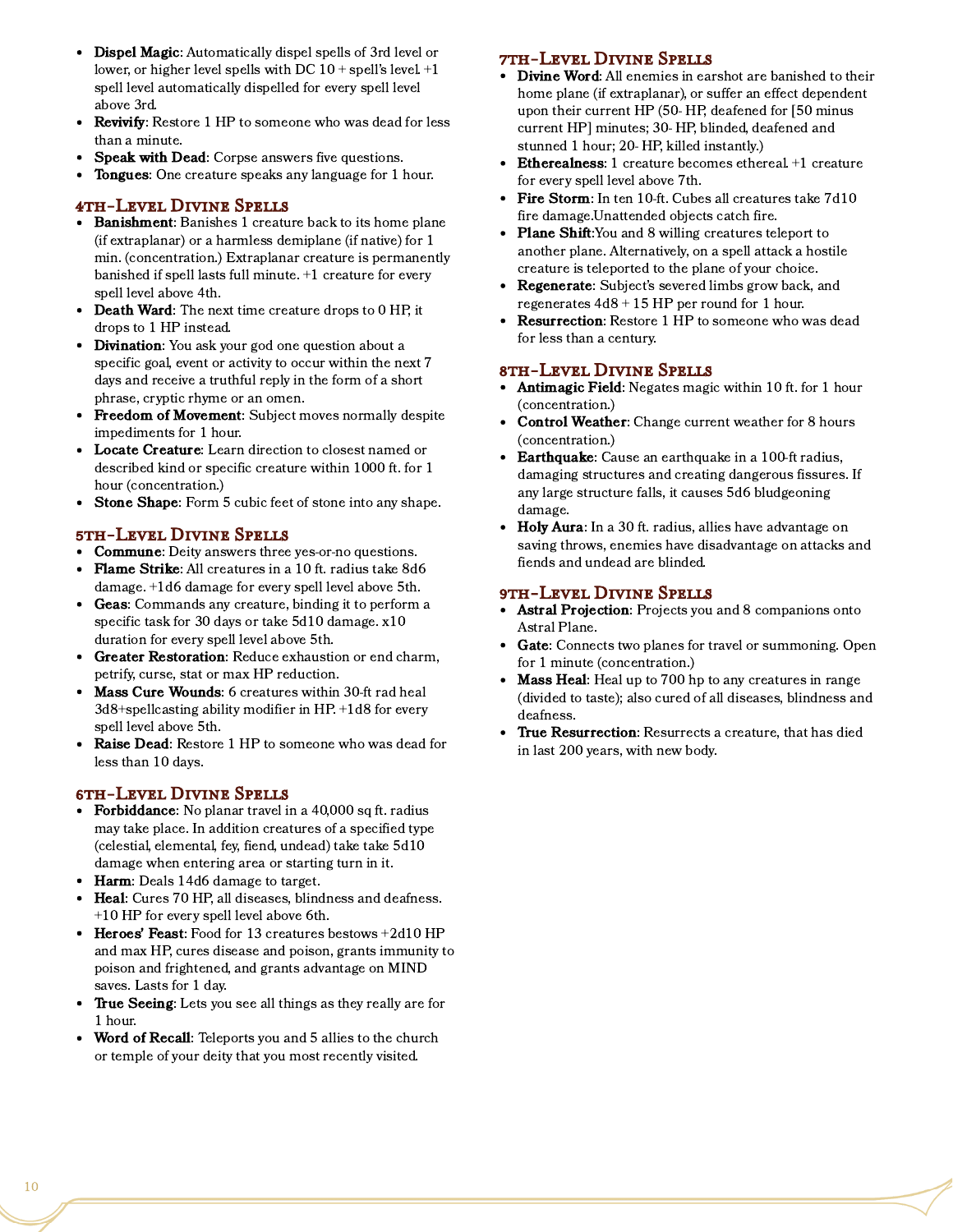# Appendix C: Words of Power Spell System

All magic requires saying two words of power: an action and a realm. Every 1st level caster starts out knowing three words of power, but must know at least one action and one realm. They learn new Words of Power every three levels (3, 6, 9, etc.)

### **OPTIONAL RULES**

- White and Black Magic: Clerics draw their power from white magic, and may not use their magic to directly harm an individual. Mages draw their power from black magic and may not directly heal an individual.
- Elemental Specialization: At the start of a day, a caster who knows the Energy realm must choose one particular type of damage (acid, fire, etc.) For that day, they may only use the Energy realm with relation to that type of damage. Alternatively, make a caster choose a damage type upon learning Energy - their magic is only capable of interacting with that type of energy.

### The Four Actions

- Enhance (augeo): Strengthen, Heal, Enlarge, Repair, Sharpen, etc.
- Diminish (infirmo): Weaken, Damage, Injure, Reduce, Break, Dull, Deteriorate, etc.
- Communicate With (defero): Sense, Read, Seek, Inform, Determine, Understand, etc.
- Control (tempero): Shape, Hold, Command, Form, Direct, Dictate, etc. (Control can only be learned after all other actions have been learned.)

### The Five Realms

- Body (corpus): Bodies of living things, plants.
- Mind (mentus): The thinking, feeling and conscious part  $\bullet$ of an entity.
- Spirit (animus): Essence or soul. (Spirit can only be learned after you have at least three Realms and three Actions.)
- Energy (navitas): Fire, liquid water, air, magic, electricity, and (optionally) time.
- Matter (materia): Solid, mindless material like stone, ice, metal, wood, leather, paper, etc.

If the caster is just trying to damage another creature, the caster makes a magic attack vs. AC. Otherwise, the creature must make a saving throw vs. the caster's spell DC. (The appropriate saving throw is decided by the GM. For example, dodging a fireball might be DEX, while resisting the effects of mind control might be MIND.)

Damage and healing starts at 3d6 at spell level 1, and increases by 3d6 every spell level.

For other effects besides simple damage and healing, roll damage starting at 2d6 at spell level 1, and increasing by 2d6 every spell level.

- If the target fails their saving throw, and their current HP is less than the damage rolled, they are instantly affected by the spell but take no damage.
- If the target fails their saving throw, and their current HP is greater than the damage rolled then they take the damage rolled but are not affected by the spell.
- If the target succeeds on their saving throw, they take half  $\bullet$ the damage rolled.

Positive effects used on willing targets bypass the need for saving throws, and immediately take effect. A creature can only be transformed into something of equal or lesser CR/level to themselves.

**Duration:** Spells that affect inanimate objects are generally permanent; an enlarged pebble will stay large, a broken belt will stay mended. Magically created fires, etc, will die down naturally. Living creatures will remain affected by a spell for 1 round per spell level of the spell that affected them. A caster may concentrate on a spell in order to keep the spell active longer. While concentrating, a caster may not cast any spells besides simple damage and healing spells or cantrips.

# Appendix D: Magic Items

To quickly make magic items, decide between a **spell item** which reproduces a spell from Appendices B or C, or a **bonus item** which provides a  $+1$  to  $+3$  bonus to attack and damage rolls (weapons), or AC (armor and shields.) All bonus items, and some spell items require **attunement slots**, which each character has 3 of.

There are three kinds of spell items:

- Consumables: Single use items such as potions or scrolls.
- Renewable use (Attunement): Contains charges that renew daily. Usually 3 charges a day, or 4 hours of effect per day.
- Constant use (Attunement): Provides a continuous effect.

Use the following guidelines when distributing items or estimating their price should the party try to sell them:

| Rarity    | Minimum<br>Level | Value†        | Spell           |      | Levels Armor Weapon |
|-----------|------------------|---------------|-----------------|------|---------------------|
| Common    | 1st              | $100$ gp      | Cantrip,<br>1st |      |                     |
| Uncommon  | 1st              | 500 gp        | $2nd-3rd$       |      | $+1$                |
| Rare      | 5th              | 5000 gp       | 4th-5th         | $+1$ | $+2$                |
| Very Rare | 11th             | 50,000<br>gp  | 6th-8th         | $+2$ | $+3$                |
| Legendary | 17th             | 500,000<br>gp | 9th             | $+3$ |                     |

† Divide by 2 for renewable use, and 10 for consumables.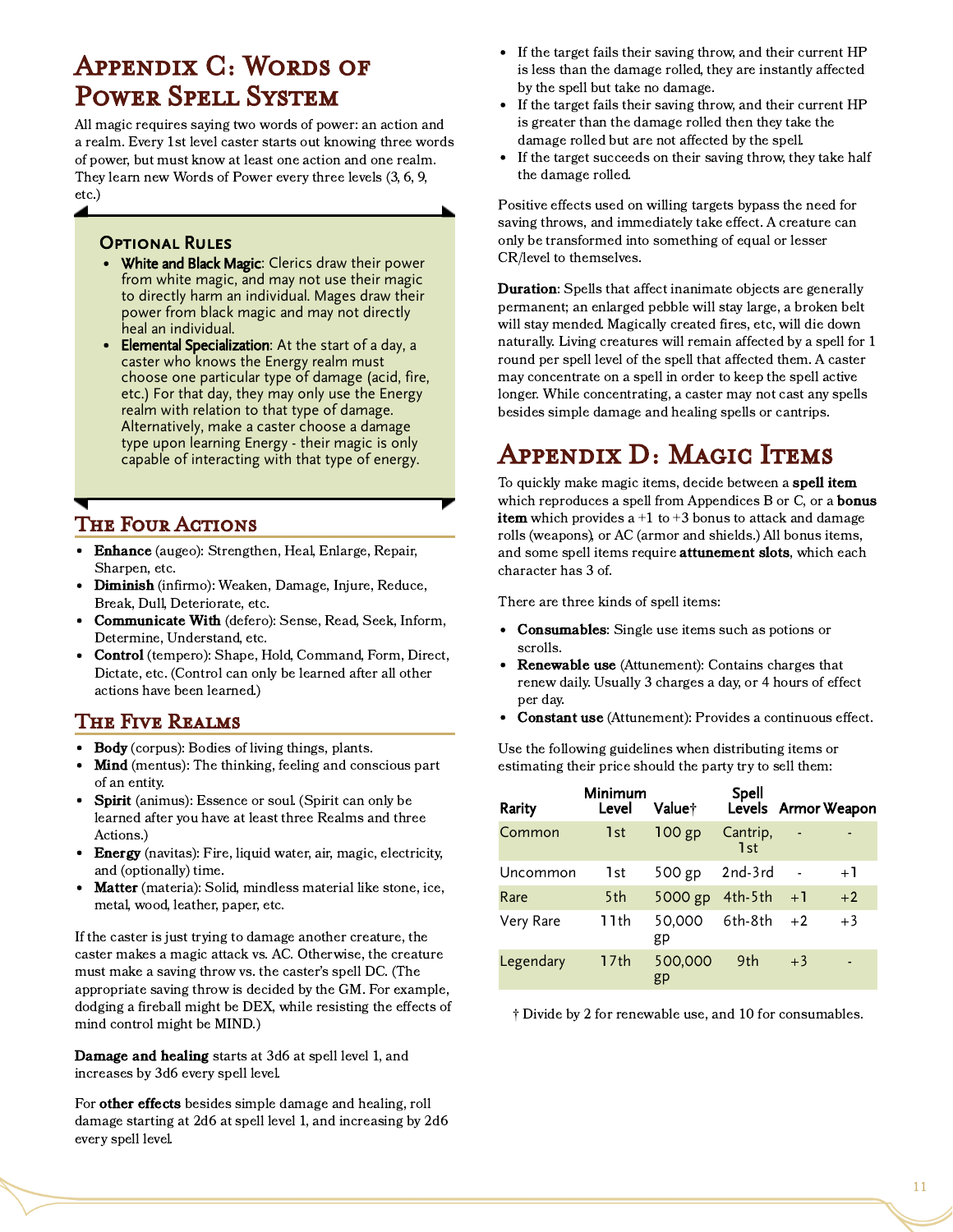## Appendix E: Quick and DIRTY MONSTERS

To make monsters on the fly, use the below rules:

- 1. Choose monster's Challenge Rating.
	- $\bullet$  HP= (5 x CR)d8 or 20 x CR
	- $AC= 12 + \text{prof.}$  bonus (max 19)
	- Save DC=  $12 + \text{prof.}$  bonus
	- DPR (Damage Per Round)=  $8 + (6 \times CR)$
	- Atk. Bonus=  $3 + \text{prof.}$  bonus
	- Prof. Bonus= Treat CR as level, and use proficiency bonus indicated in Advancement.
- 2. Adjust offensive (save DC, DPR, atk. bonus) and defensive stats (AC, HP) as desired. Treat the monster as having a higher CR for offensive or defensive stats. For every one CR you move up, you should move down one CR in the opposite kind of stat.
- 3. Choose a monster template. ("X DPR dmg", means "do X times DPR damage".)
	- Aberration: multiattack (two tentacles), tentacle (0.5 DPR dmg, STR save or paralyzed. If target is paralyzed and damage reduces target to 0 HP, target's brain is eaten.)
	- Beast: multiattack (claw and bite), claw (0.5 DPR  $\bullet$ dmg), bite (0.5 DPR dmg)
	- Draconic: breath weapon (DPR dmg, DEX save to avoid), bite (0.5 DPR dmg)
	- Elemental: smash (0.6 DPR dmg), death throes (when creature dies, make STR save or take 0.6 DPR dmg)
	- Fey: multiattack (two attacks), shillelagh/shortbow (0.5 DPR dmg), fey charm (MIND save or become friend for 24 hours), invisibility (lasts until it attacks or uses fey charm)
	- Fiendish: aura (at start of turn, 0.3 DPR dmg to all within 5 feet), trident (0.6 DPR dmg), fireball (0.6 DPR dmg)
	- Giant: punch (DPR dmg), boulder (DPR dmg)
	- Undead: multiattack (life drain and slam), life drain (0.4 DPR, STR save or reduce victim's max HP by dmg taken), slam (0.5 DPR)
	- Vermin: bite/sting (DPR damage, STR save or poisoned causing disadvantage on attacks), web/goo (DEX save or restrained)
- 4. Add any special abilities desired. (e.g. Flight or spellcasting.)
- 5. Add resistances (half damage from specific source) and immunities (not affected by specific source.) If you add many resistances or a few immunities, multiply hit points by the following values: CR 1-4 (0.5), CR 5-8 (0.7), CR 11- 16 (0.8) CR 17+ (1)
	- Physical damage types: Slashing, piercing, bludgeoning.
	- Magic damage types: acid, fire, cold, poison, necrotic, radiant, lightning, psychic, thunder and force
	- Condition immunities: paralyzed, poisoned,  $\bullet$ charmed, etc.

# Appendix F: Boss Monsters

A boss monster can do things that ordinary creatures can't. Using its *legendary resistance* it can treat a failed saving throw as a success a certain number of times a day, and using its **legendary actions** it can act at the end of another creature's turn a certain number of times per round. The actions it can take in this way are as follows:

- Costs 1 Action: Make a Single Attack, Move, Cast a Cantrip
- Costs 2 Actions: Use a Special Ability, Cast a Spell, Multiattack

To turn an ordinary monster into a boss monster, pick a tier below (rounding CR down for initial CR 1/2 and lower):

| Tier        | Legendary Actions/round Hit Point<br>and Resistance/day Increase |       | <b>CR</b><br>Increase |
|-------------|------------------------------------------------------------------|-------|-----------------------|
| Elite       |                                                                  | $+20$ | $+1$                  |
| <b>Boss</b> |                                                                  | $+30$ | $+2$                  |
| Legendary   |                                                                  | $+40$ | $+3$                  |
| Epic        |                                                                  | $+50$ |                       |

# Appendix G: Scaling **MONSTERS**

To scale monsters from the Bestiary, or the Fifth Edition Basic rules, simply determine what you want the new CR to be, and then use the below adjustments:

- Prof. Bonus  $=$  Treat CR as level, and use proficiency bonus indicated in Advancement.
- $\triangle$   $\triangle$  CR = New CR Old CR
- $\bullet$  HP = +20 HP x  $\triangle$ CR
- $\text{DPR} = +6$  dmg x  $\Delta \text{CR}$  (remember to split for multiattacks)  $\bullet$
- ΔPB = New Prof. Bonus Old Prof. Bonus.
- $AC = +\Delta PB$  (max 19)
- Save  $DC = +\Delta PB$
- $\bullet$ Atk. Bonus =  $+\Delta PB$

Deadly abilities: When scaling down creatures with fairly deadly abilities, it is also suggested that the severity of the condition is reduced. For example a medusa's petrifying gaze might just become a paralyzing gaze for a CR 1 medusa.

Multiattack: When scaling up, if the DPR increase ever (roughly) equals one of a creature's attacks consider giving the creature multiattack instead of just making their single attack twice as strong. When scaling down, if the DPR decrease ever (roughly) equals one of a creature's attacks, consider removing one of their attacks from their multiattack (or completely removing multiattack if the creature only has two attacks.)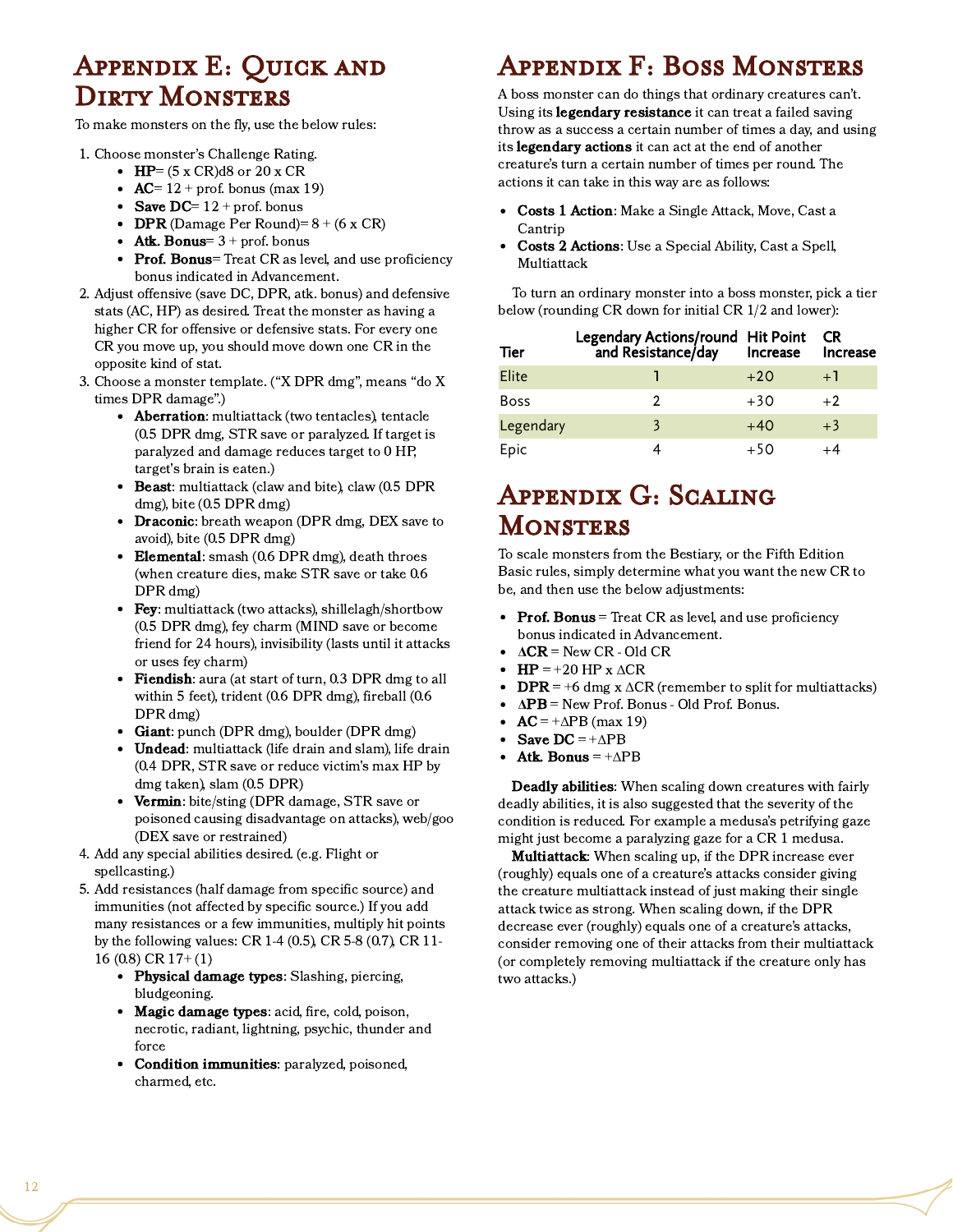# Appendix H: Quick Loot **TABLES**

(Taken from this [table](https://www.reddit.com/r/DnDBehindTheScreen/comments/54stxb/the_1d6_loot_table/) by Justin McGuire. Used with permission.)

Use the below steps to create a treasure horde belonging to a large group of creatures, or a single powerful creature.

#### 1) Roll 1d6, or pick hoarder type 1d6 Hoard Type Contents

|       | The Sentimental                       | 75 gold, 1 piece of art          |
|-------|---------------------------------------|----------------------------------|
|       | The Dilettante                        | 75 gold, 5 gems, 3 pieces of art |
| 3     | The Traveler                          | 100 gold, 20 gems                |
|       | 4 The Art Collector/<br>Archaeologist | 100 gold, 12 pieces of art       |
| $5 -$ | The Banker                            | 500 gold                         |

6 The Old Horder 300 gold, 15 gems, 6 pieces of art

#### 2) Make adjustments based on owner

Monsters CR 0-4, commoner families, and simple merchants:

- Gems are worth 10 gold (Blue Quartz, Malachite, Tiger eye)
- Art Items are worth 25 gold (bone dice, gold bracelet, small mirror)

#### Monsters CR 5-10, nobles, and popular businesses:

- Multiply gold by 10
- Gems are worth 100 gold (Amber, Coral, Jade)
- Art Items are worth 250 gold (box of turquoise animal figurines, silk robe, silver necklace)

#### Monsters CR 11-16, kings, and great wizards:

- Multiply gold by 100
- Gems are worth 1000 gold (Emerald, Opal, Sapphire)
- Art Items are worth 2500 gold (gold music box, old  $\bullet$ painting, eyepatch with mock sapphire eye)

#### Monsters CR 17+, liches, and old dragons

- Multiply gold by 1000  $\bullet$
- Double the number of gems, and each one is worth 5000 gold (Diamond, Jacinth, Ruby)
- Triple the number of art items, and each one is worth 7500 gold (gold child-sized sarcophagus, jade and gold dragonchess set, jeweled gold crown)

# Appendix I: Random Dungeon Generation

If you don't have much time to prepare a dungeon in advance, use the following procedure:

- 1. Get a sheet of graph paper. (Non-graph paper will do in a pinch.)
- 2. Grab a handful of d6s.
- 3. Roll the dice all at once and let them land where they will on the paper. (It may help to have a box to keep the dice constrained to the paper.)
- 4. Everywhere a d6 lands is a room. (Assign room dimensions to taste.) The number of exits from that room is based on the value of the d6:
	- 1-2: 1 exit: 3-4: 2 exits: 5-6: 3 exits.
- 5. Add hallways connecting the rooms to taste.
- 6. Contents: In order to determine what to fill a room with, roll a d6:
	- 1: Empty, 2: Empty save for treasure, 3: Monster, 4: Monster and treasure, 5: Trap, 6: Special.
- 7. Quest Goal: Roll a d8:
	- 1. Capture, 2. Retrieve, 3. Defeat, 4. Discover, 5. Destroy, 6. Escape, 7. Find, 8. Negotiate, 9. Obtain, 10. Protect, 11. Rescue, 12. Survive
- 8. Twists: To keep things interesting roll up 1-3 twists that take place in the dungeon. To roll a twist, roll 2d6:
	- 1-2: NPC…, 3. Organization…, 4. Physical Event, 5. Emotional Event..., 6. Item…
	- 1: ...appears, 2. ...alters the location, 3. ...helps the party, 4-5. ...hinders the party, 6. ...changes the goal
- 9. NPCs: Roll the following for a random NPC.
	- Personality (d8): 1. Cranky, 2. Jock, 3. Lazy, 4. Peppy, 5.Smug, 6. Snooty, 7. Sweet, 8. Roll twice.
	- Area of Expertise (d4): 1. Communication, 2. Subterfuge, 3. Knowledge, 4. Physical
	- Social role  $(d6)$ : 1-3: Productivity, 4-5: Military, 6: Sovereignty
	- Motivation (d8): 1. Love, 2. Hate, 3. Greed, 4. Ambition, 5. Fear, 6. Need, 7. Idealism, 8. Cynicism
	- Names
		- Male prefix  $(d12)$ : 1. Alab, 2. And, 3. Bed, 4. Dun, 5. Edw, 6. Gond, 7. Mord, 8. Per, 9. Rod, 10. Theod, 11. Trist, 12. Uth
		- Male suffix  $(d12)$ : 1. ane, 2. ard, 3. astyr, 4. istair, 5. ore, 6. oryan, 7. yctor, 8. yn, 9. ynak, 10. yrick, 11. yval, 12. ywyr
		- Female prefix  $(d12)$ : 1. Barb, 2. Bellad, 3. Carol, 4. Chryst, 5. El, 6. Elyz, 7. Evel, 8. Gwyn, 9. Morg, 10. Vann, 11. Vyct, 12. Ys
		- Female suffix  $(d12)$ : 1. abyth, 2. anna, 3. ara, 4. ausa, 5. ayne, 6. olda, 7. ona, 8. orya, 9. yna, 10. yrrya, 11. yssa, 12. yvyra
		- Nickname  $(d12)$ : 1. the killer, 2. the unwashed, 3. the muse, 4. the red, 5. the needy, 6. the geezer, 7. the hunchback, 8. the knave, 9. the village idiot, 10. the pauper, 11. the mad, 12. of (location)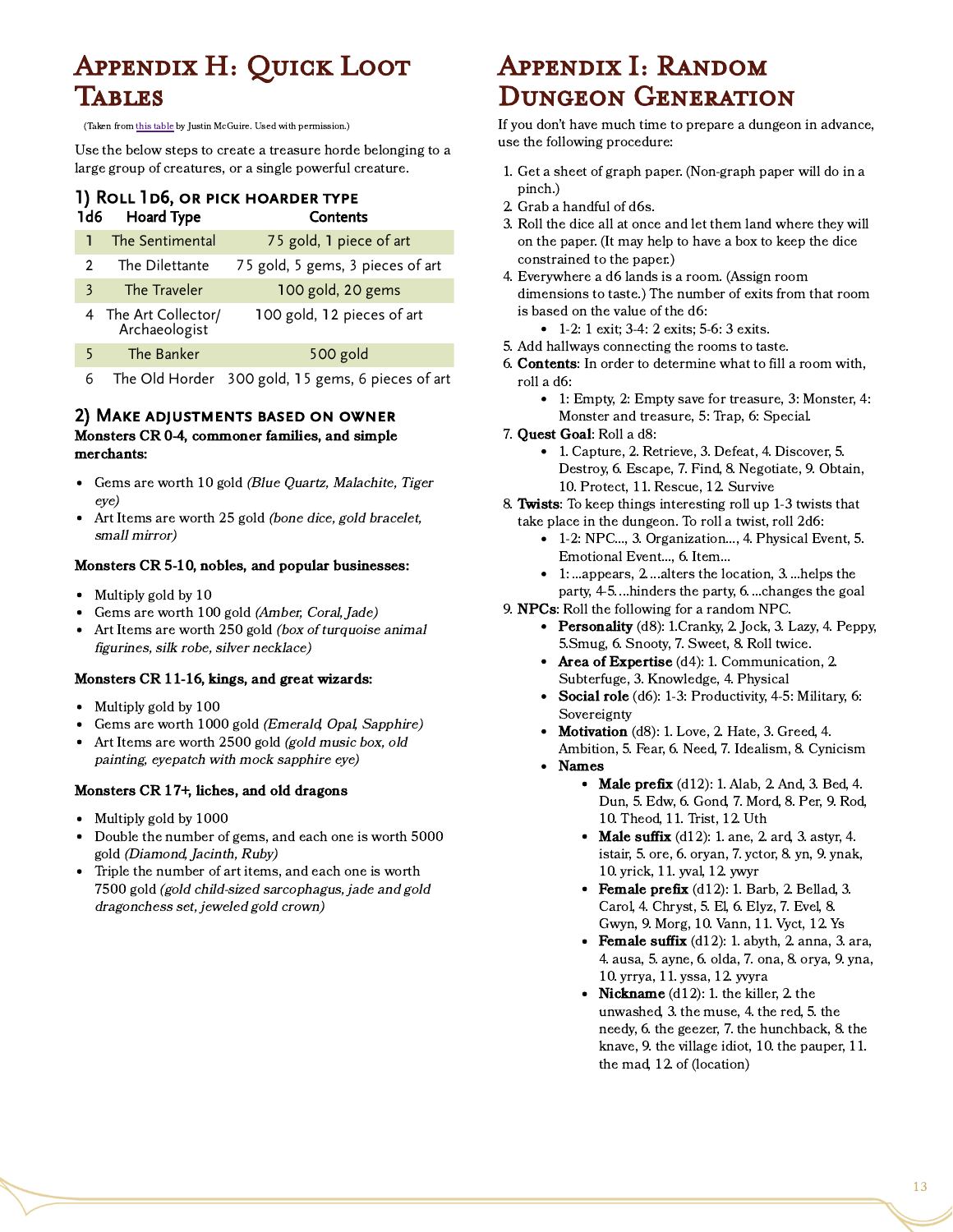# Appendix J: Additional **CLASSES**

These are additional classes you might consider using in your game. They have slightly more complex mechanics than the core classes. If using these classes, using Appendix A is also recommended.

#### **BARBARIAN**

Skill and Save Proficiencies: Physical, STR Armor Proficiencies: Shield

- **Unarmored Defense:** Your AC equals  $10 +$  your DEX bonus + your STR bonus.
- Fast Movement: The distance of your move action is 40 ft. Multiple Attacks: You gain an additional attack at 5th level.
- **Rage Damage:** Your rage damage is  $+2$ . At 9th level this increases to  $+3$ , and at 16th to  $+4$ .
- **Rage:** You may enter a 1 minute long feral rage as a bonus action, [prof. bonus] times a day. While raging you gain advantage on STR-based skill checks and STR saves, you add your rage damage to melee attack damage, and you gain damage resistance (half damage) to bludgeoning, piercing and slashing damage. In addition, you can't be frightened or charmed while raging. At 3rd level, you gain the ability to enter an **exhausting frenzy**, allowing you to make attacks as a bonus action for the duration of the rage, and upon exiting your rage giving you disadvantage on all rolls until you take a long rest.
- Reckless Attack: You can chose to attack recklessly, giving you advantage on attacks but giving your opponents advantage on attacks against you until the start of your next turn.
- Brutal Critical: At 9th level your critical hits do x3 damage instead of x2.
- Starting Equipment: one weapon, 10 gp, a fast pack (see Equipment)
- Ability Score Increases: As Caster
- Improvised Weapon Damage: As Fighter

#### **BARD**

Skill and Save Proficiencies: Communication, DEX or MIND Saves (pick one)

Armor Proficiencies: Light Armor, Shields

- Arcane or Divine Spellcasting (choose one): As cleric or mage, or pick six Bard spells of any level you can cast from the Fifth Edition Basic rules or SRD.
- Bardic Inspiration: [MIND bonus] times per short/long rest, your stirring music inspires an ally, who can add a d6 to an ability check, skill check or saving throw of their choice (before or after the roll) in the next 10 minutes. The die becomes a d8 at 5th level, a d10 at 10th level, and a d12 at 15th level.
- Jack of All Trades: You add half of your proficiency bonus to skill checks your are not proficient in.
- Song of Rest: Your soothing music helps revitalize any allies who can hear you during a short rest, allowing them to regain an extra 1d6 hit points. The die becomes a d8 at 9th level, a d10 at 13th level, and a d12 at 17th level.
- Starting Equipment: leather armor (+1 AC light armor), a musical instrument, one weapon (and ammunition if applicable), 15 gp, a fast pack (see Equipment) Ability Score Increases: As Caster

assume the shape of a beast that you have seen before, whose max CR is determined by your level. Your game statistics (except for MIND) are completely replaced by the

SRD.

**DRUID** 

beast. The transformation lasts until you chose to end it with a bonus action, the beast's HP reaches 0, or [half level, rounded down] hours have passed.

Skill and Save Proficiencies: Communication or

Armor Proficiencies: Medium Armor, Shields (druids will not wear armor or use shields made of metal)

Wild Shape: Twice per short/long rest, you can magically

Divine Spellcasting: As cleric, or pick six Druid spells of any level you can cast from the Fifth Edition Basic rules or

Knowledge (pick one), MIND Saves

|       | Level Max. CR Limitations                | <b>Examples</b> |
|-------|------------------------------------------|-----------------|
| 1st - | 0 No flying or swimming speed Weasel     |                 |
|       | 2nd 1/4 No flying or swimming speed Wolf |                 |
| 4th - | 1/2 No flying speed                      | Crocodile       |
| 8th   |                                          | Giant Eagle     |

Starting Equipment: leather armor (+1 AC light armor), wooden shield, mistletoe wand, one weapon (and ammunition if applicable), 5 gp, a fast pack (see Equipment)

Ability Score Increases: As Caster Improvised Weapon Damage: As Cleric

#### Monk

- Skill and Save Proficiencies: Physical or Knowledge (pick one), STR or DEX Saves (pick one)
- Armor Proficiencies: None
- **Unarmored Defense:** Your AC equals  $10 +$  your DEX bonus + your MIND bonus.
- Unarmored Movement: The distance of your move action is 40 ft. At 6th level it becomes 45 ft., 10th - 50 ft., 14th - 55 ft., and 18th - 60 ft. In addition, at 9th level you can move up vertical surfaces and across liquids without falling as long as you are moving.

Multiple Attacks: You gain an additional attack at 5th level.

- **Martial Arts:** Your unarmed attack does d4 damage, and counts as magic for the purposes of bypassing resistances and immunities. At 5th this becomes a d6, 11th a d8, and 17th a d10.
- **Flurry of Blows:** You may use a bonus action to make two unarmed strikes. [Half level, rounded down] times per day, you may choose to add one of the following effects (DC 8 + prof. + MIND bonus to resist) if your attack hits: shove, grapple, stun (5th level), death (17th level).
- Honed Body and Mind: Your training provides a number of benefits. At 4th level you get **Slow Fall**, allowing you to use a reaction to take no damage from a long fall. At 7th level your Stillness of Mind allows you to take an action to end a charm or fear effect on yourself. At 14th level your Diamond Soul grants you proficiency in every save category.
- Starting Equipment: a quarterstaff, 10 darts, 5 gp, a fast pack (see Equipment)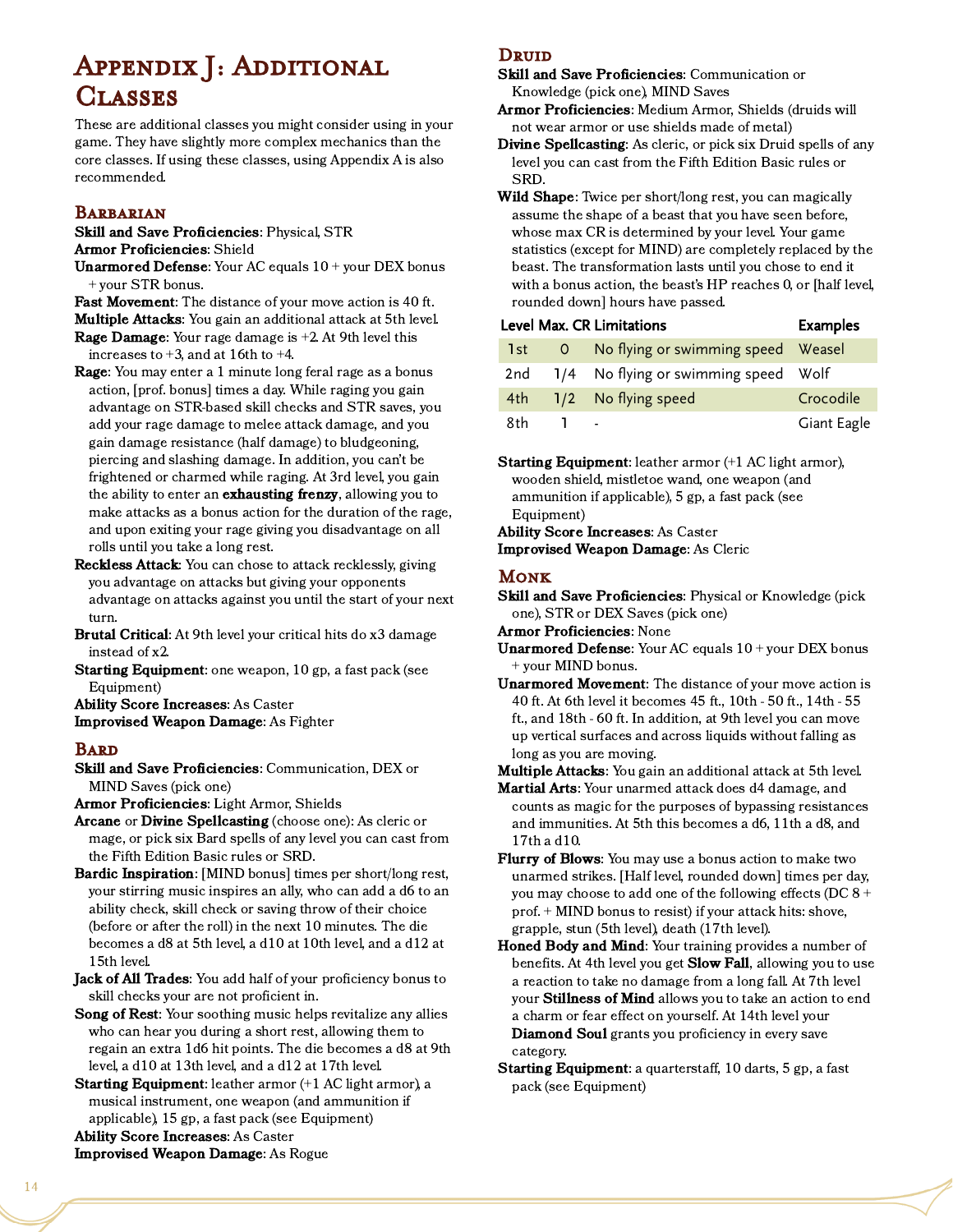- Ability Score Increases: As Caster
- Improvised Weapon Damage: As Rogue

#### Paladin

Skill and Save Proficiencies: Physical or Communication (pick one), MIND Saves (pick one)

Armor Proficiencies: All armor, Shield

- Multiple Attacks: You gain an additional attack at 5th level.
- Partial Divine Spellcasting: As cleric, but with half as many magic points and only able to cast spell levels equal to 1/4 level, rounded up. As an alternative to the divine spell list pick six Paladin spells of any level you can cast from the Fifth Edition Basic rules or SRD.
- Divine Sense: [MIND bonus + 1] times per short rest, you can sense nearby celestials, fiends and undead.
- Divine Smite: When you hit a creature with a melee attack, you may expend magic points as if casting a spell to deal extra damage to a target. A 1st-level spell does 2d8 damage, and every spell level above that does an extra 1d8. Fiends and undead take an extra 1d8 damage on top of that.
- **Lay on Hands:** Each long rest you get a  $[5 * level]$  hit point pool of healing power, which you can divide to taste and channel into creatures by touching them. 5 hit points from the pool can be traded in for the ability to cure one disease or poison afflicting a creature.
- Starting Equipment: chain mail (+6 AC heavy armor), shield, one weapon (and ammunition if applicable), 25 gp, a fast pack (see Equipment)

Ability Score Increases: As Caster Improvised Weapon Damage: As Fighter

#### **RANGER**

- Skill and Save Proficiencies: Physical or Knowledge (pick one), STR or DEX Saves (pick one)
- Armor Proficiencies: Medium Armor, Shields
- Multiple Attacks: You gain an additional attack at 5th level. At 11th level, you can use your action to make ranged attacks against any number of creatures within 10 feet of a point you can see within your weapon's range.
- Superiority Dice (SD): A ranger has four superiority dice (d8) that can be spent on maneuvers, recovering on a short rest. At 9th level the dice become d10s, at 17th d12s. You also gain a superiority dice at 9th and 17th level.
- Ranger Maneuvers: You have the ability to spend SD on special maneuvers. Save DCs are DC 8 + STR or DEX (your choice) + proficiency. For **attack maneuvers** describe a desired outcome (e.g. disarming foe, feinting, goading an enemy) while making an attack. If the attack hits, add SD to damage and the foe makes an appropriate saving throw or the desired outcome happens. For **reaction maneuvers** describe a reaction you are taking (e.g. parry, riposte) and the DM rules what you add/subtract your SD to (usually AC, attack, damage or enemy health) requiring an appropriate saving throw if deemed necessary.
- Primeval Awareness: You can communicate simple ideas with animals, and read their basic mood and intent.
- Healing Poultices: Every day you can make [Wisdom bonus] herbal poultices, which you can spend a minute applying to a creature to heal them [half level, rounded up]d6 hit points. Unused poultices expire after the day is over.
- Colossus Slayer: Once per turn, when you hit a creature with a weapon attack, you deal an extra 1d8 damage.
- Hunter's Defense: At 7th level when a creature hits you with an attack, you gain +4 bonus to AC against subsequent attacks from the same creature until your next turn. At 15th level, you can use your reaction to halve the damage from an attack you can see coming.
- **Starting Equipment:** scale mail (+4 medium armor), one weapon (and ammunition if applicable), 10 gp, a fast pack (see Equipment)

Ability Score Increases: As Caster

Improvised Weapon Damage: As Fighter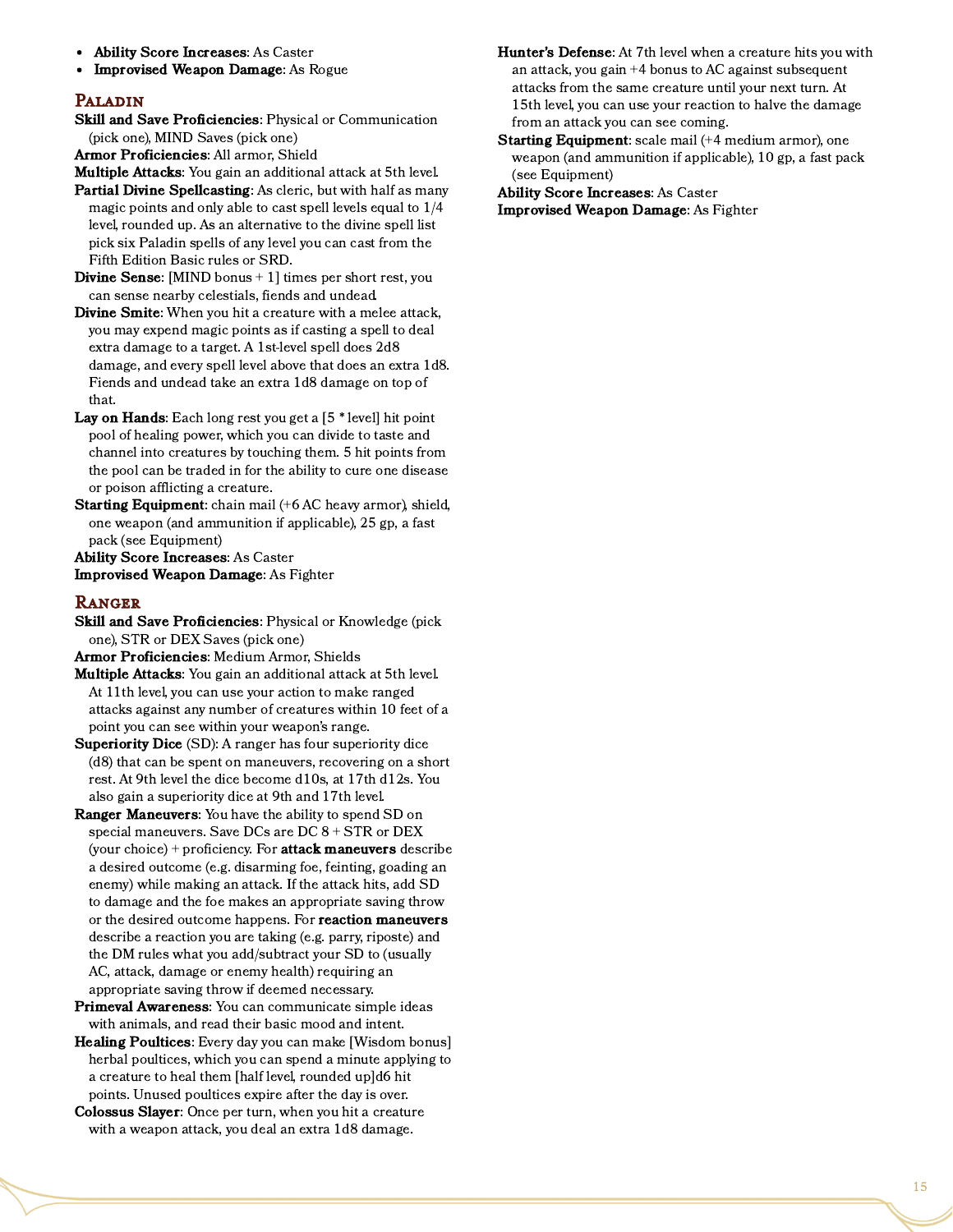# OPEN GAME LICENSE Version 1.0a

The following text is the property of Wizards of the Coast, Inc. and is Copyright 2000 Wizards of the Coast, Inc ("Wizards"). All Rights Reserved.

1. Definitions: (a)"Contributors" means the copyright and/or trademark owners who have contributed Open Game Content; (b)"Derivative Material" means copyrighted material including derivative works and translations (including into other computer languages), potation, modification, correction, addition, extension, upgrade, improvement, compilation, abridgment or other form in which an existing work may be recast, transformed or adapted; (c) "Distribute" means to reproduce, license, rent, lease, sell, broadcast, publicly display, transmit or otherwise distribute; (d)"Open Game Content" means the game mechanic and includes the methods, procedures, processes and routines to the extent such content does not embody the Product Identity and is an enhancement over the prior art and any additional content clearly identified as Open Game Content by the Contributor, and means any work covered by this License, including translations and derivative works under copyright law, but specifically excludes Product Identity. (e) "Product Identity" means product and product line names, logos and identifying marks including trade dress; artifacts; creatures characters; stories, storylines, plots, thematic elements, dialogue, incidents, language, artwork, symbols, designs, depictions, likenesses, formats, poses, concepts, themes and graphic, photographic and other visual or audio representations; names and descriptions of characters, spells, enchantments, personalities, teams, personas, likenesses and special abilities; places, locations, environments, creatures, equipment, magical or supernatural abilities or effects, logos, symbols, or graphic designs; and any other trademark or registered trademark clearly identified as Product identity by the owner of the Product Identity, and which specifically excludes the Open Game Content; (f) "Trademark" means the logos, names, mark, sign, motto, designs that are used by a Contributor to identify itself or its products or the associated products contributed to the Open Game License by the Contributor (g) "Use", "Used" or "Using" means to use, Distribute, copy, edit, format, modify, translate and otherwise create Derivative Material of Open Game Content. (h) "You" or "Your" means the licensee in terms of this agreement. Not for resale. Permission granted to print or photocopy this document for personal use only.

2. The License: This License applies to any Open Game Content that contains a notice indicating that the Open Game Content may only be Used under and in terms of this License. You must affix such a notice to any Open Game Content that you Use. No terms may be added to or subtracted from this License except as described by the License itself. No other terms or conditions may be applied to any Open Game Content distributed using this License.

3.Offer and Acceptance: By Using the Open Game Content You indicate Your acceptance of the terms of this License.

4. Grant and Consideration: In consideration for agreeing to use this License, the Contributors grant You a perpetual, worldwide, royalty-free, non-exclusive license with the exact terms of this License to Use, the Open Game Content.

5.Representation of Authority to Contribute: If You are contributing original material as Open Game Content, You represent that Your Contributions are Your original creation and/or You have sufficient rights to grant the rights conveyed by this License.

6. Notice of License Copyright: You must update the COPYRIGHT NOTICE portion of this License to include the exact text of the COPYRIGHT NOTICE of any Open Game Content You are copying, modifying or distributing, and You must add the title, the copyright date, and the copyright holder's name to the COPYRIGHT NOTICE of any original Open Game Content you Distribute.

7. Use of Product Identity: You agree not to Use any Product Identity, including as an indication as to compatibility, except as expressly licensed in another, independent Agreement with the owner of each element of that Product Identity. You agree not to indicate compatibility or co-adaptability with any Trademark or Registered Trademark in conjunction with a work containing Open Game Content except as expressly licensed in another, independent Agreement with the owner of such Trademark or Registered Trademark. The use of any Product Identity in Open Game Content does not constitute a challenge to the ownership of that Product Identity. The owner of any Product Identity used in Open Game Content shall retain all rights, title and interest in and to that Product Identity.

8. Identification: If you distribute Open Game Content You must clearly indicate which portions of the work that you are distributing are Open Game Content.

9. Updating the License: Wizards or its designated Agents may publish updated versions of this License. You may use any authorized version of this License to copy, modify and distribute any Open Game Content originally distributed under any version of this License.

10. Copy of this License: You MUST include a copy of this License with every copy of the Open Game Content You Distribute.

11. Use of Contributor Credits: You may not market or advertise the Open Game Content using the name of any Contributor unless You have written permission from the Contributor to do so.

12. Inability to Comply: If it is impossible for You to comply with any of the terms of this License with respect to some or all of the Open Game Content due to statute, judicial order, or governmental regulation then You may not Use any Open Game Material so affected.

13. Termination: This License will terminate automatically if You fail to comply with all terms herein and fail to cure such breach within 30 days of becoming aware of the breach. All sublicenses shall survive the termination of this License.

14. Reformation: If any provision of this License is held to be unenforceable, such provision shall be reformed only to the extent necessary to make it enforceable. 15. COPYRIGHT NOTICE

Open Game License v 1.0 Copyright 2000, Wizards of the Coast, Inc.

System Reference Document Copyright 2000-2003, Wizards of the Coast, Inc.; Authors Jonathan Tweet, Monte Cook, Skip Williams, Rich Baker, Andy Collins, David Noonan, Rich Redman, Bruce R. Cordell, John D. Rateliff, Thomas Reid, James Wyatt, based on original material by E. Gary Gygax and Dave Arneson.

System Reference Document Copyright 2000, Wizards of the Coast, Inc.; Authors Jonathan Tweet, Monte Cook, Skip Williams, based on original material by E. Gary Gygax and Dave Arneson;

System Reference Document 5.0. Copyright 2016, Wizards of the Coast, Inc.; Authors Mike Mearls, Jeremy Crawford, Chris Perkins, Rodney Thompson, Peter Lee, James Wyatt, Robert J. Schwalb, Bruce R. Cordell, Chris Sims, and Steve Townshend, based on original material by E. Gary Gygax and Dave Arneson.

Microlite20 © 2006; Seth Drebitko, Robin V. Stacey Wayfarer M20, Copyright 2011, Wyatt Bury Microlite5E, 2015 Chris Sakkas:

[https://grimportents.wordpress.com/2015/01/07/microlite5e-a-trim-hack-of-5e-thats](https://grimportents.wordpress.com/2015/01/07/microlite5e-a-trim-hack-of-5e-thats-backwards-compatible/)backwards-compatible/

A Magical Medieval Society: Western Europe Copyright 2003, Expeditious Retreat Press; authors Suzi Yee and Joseph Browning.

Challenging Challenge Ratings: Immortals Handbook, Copyright 2003, Craig Cochrane. Design Parameters: Immortals Handbook, Copyright 2003, Craig Cochrane. Encountering Encounter Levels: Immortals Handbook, Copyright 2003, Craig Cochrane. Grim Tales, Copyright 2004, Benjamin R. Durbin, published by Bad Axe Games, LLC. Heroes of High Favor: Elves. Copyright 2002, Benjamin R. Durbin; published by Bad Axe Games, LLC.

Immortals Handbook, Copyright 2007, Craig Cochrane

Kim D&D. Copyright 2011. Kim E. Lumbard

<http://www.ugcs.caltech.edu/~kel/KDD/3.5/Crafting35.shtml> Modern Player's Companion, Copyright 2003, The Game Mechanics, Inc.; Author: Stan! Modern System Reference Document Copyright 2002, Wizards of the Coast, Inc.; Authors Bill Slavicsek, Jeff Grubb, Rich Redman, Charles Ryan, based on material by Jonathan Tweet, Monte Cook, Skip Williams, Richard Baker, Peter Adkison, Bruce R. Cordell, John Tynes, Andy Collins, and JD Wiker.

Monster's Handbook Copyright 2002, Fantasy Flight Publishing, Inc.

Monte Cook Presents: Iron Heroes, Copyright 2005 Monte J. Cook. All rights reserved. Monte Cook's Arcana Unearthed, Copyright 2003, Monte J. Cook. All rights reserved. Mutants and Masterminds Copyright 2002, Green Ronin Publishing.

Original Spell Name Compendium Copyright 2002 Clark Peterson; based on NPCnamed spells from the Player's Handbook that were renamed in the System Reference Document. The Compendium can be found on the legal page of www.necromancergames.com;

Pathfinder Roleplaying Game Beta playtest edition. Copyright 2008, Paizo Publishing, LLC; Author: Jason Bulmahn.

Pathfinder Roleplaying Game Conversion Guide, Copyright 1009. Paizo Publisihing, LLC; Author: Jason Bulmahn

Poisoncraft: The Dark Art, Copyright 2004, Justin D. Jacobson.

Spycraft Copyright 2002, Alderac Entertainment Group.

Swords of Our Fathers Copyright 2003, The Game Mechanics. The Book of Experimental Might. Copyright 2008, Malhavoc Press; Author: Monte J. Cook.

Trailblazer, Copyright 2009, Benjamin R. Durbin, published by Bad Axe Games, LLC. Ultramodern Firearms d20, Copyright 2002, Charles McManus Ryan.

Unearthed Arcana Copyright 2004, Wizards of the Coast, Inc.; Andy Collins, Jesse Decker, David Noonan, Rich Redman.

(Not So) Legendary Actions, Copyright 2016, Igor Moreno.

D6 Adventure (WEG51011), Copyright 2004, Purgatory Publishing Inc.

Micropend6, Copyright 2015, Sigil Stone Publishing

West End Games, WEG, and D6 System are trademarks and properties of Purgatory Publishing Inc.

Microlite20 Character Sheet, Copyright 2016, Thomas McDermott M20 Fifth © 2017, Roberto Kingsley

END OF LICENSE

The text of this product is 100% Open Game Content.

The image [Utahraptor](https://commons.wikimedia.org/wiki/File:Utahraptor_scale.png) scale by users Matt Martyniuk and Dinoguy2 is used under a Creative Commons Attribution-Share Alike 3.0 Unported license.

The image Carl Robert Croll - [Roudnice](https://commons.wikimedia.org/wiki/File:Carl_Robert_Croll_-_Roudnice.jpg) by user Ablakok is used under a Creative Commons Attribution-Share Alike 4.0 International license.

All other images in this product are derived from the public domain: silhouettes are from [Telecanter](http://recedingrules.blogspot.com/), cover and interior pictures are from Wikimedia Commons (Cover of Pompa

introitus honori..., [Portrait](https://commons.wikimedia.org/wiki/File:Moritz-von-Sachsen-1578.jpg) of Prince Elector Moritz of Saxony, Autumn [Landscape\)](https://commons.wikimedia.org/wiki/File:Band_av_kalvskinn_med_guldtr%C3%A5d_-_Skoklosters_slott_-_93414.tif) Created using Homebrewery ([http://homebrewery.naturalcrit.com\)](http://homebrewery.naturalcrit.com/)